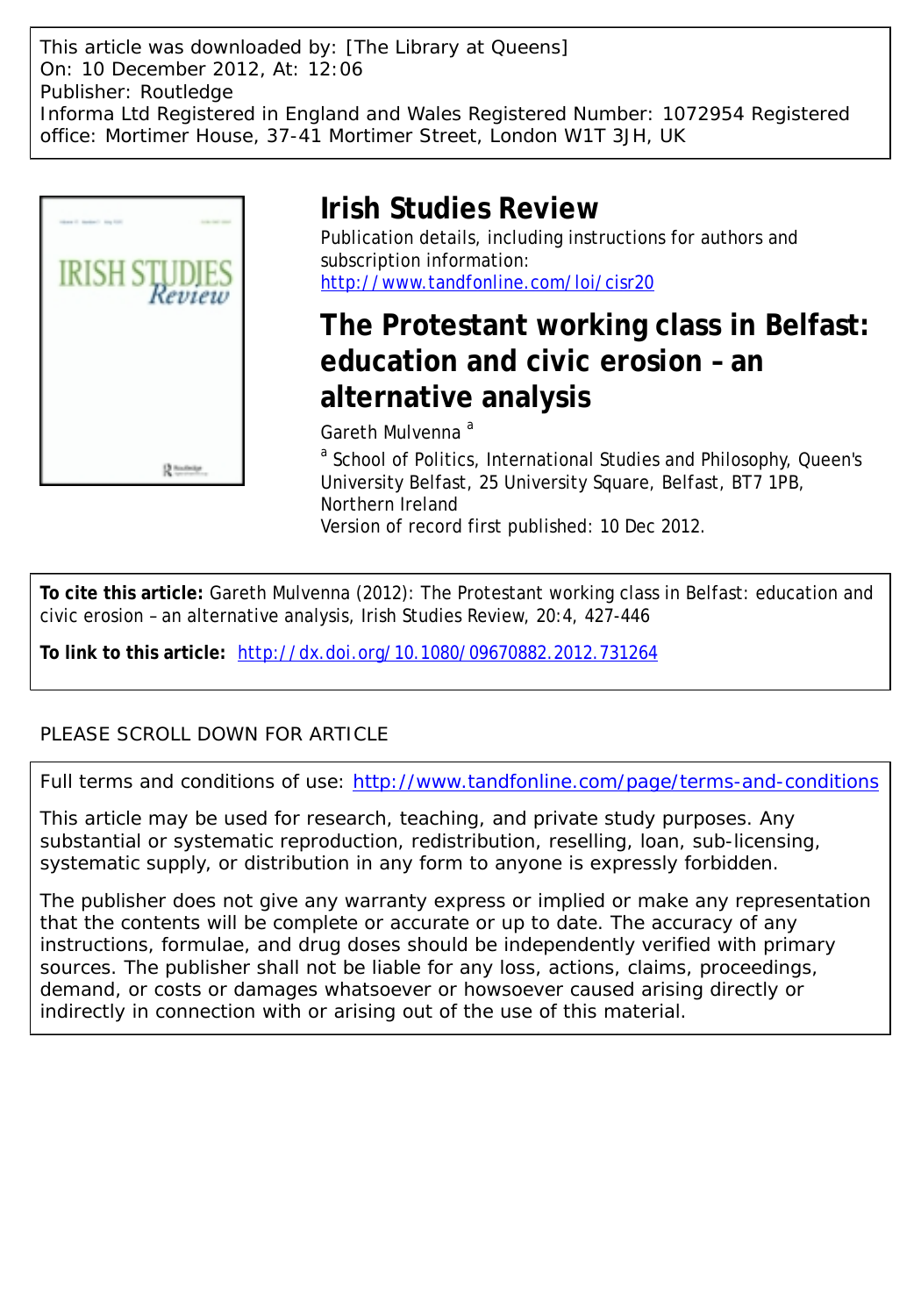### The Protestant working class in Belfast: education and civic erosion – an alternative analysis

Gareth Mulvenna\*

#### School of Politics, International Studies and Philosophy, Queen's University Belfast, 25 University Square, Belfast BT7 1PB, Northern Ireland

This paper explores and reassesses the issues of social decline, educational underachievement and civic erosion in relation to the Protestant working class in Belfast. Prior to the 'Troubles' the Protestant working class in Belfast had at its heart a civic-mindedness which was in tune with working-class communities across the UK at the time. This civic-mindedness encouraged the growth of extended communities and placed an importance on church attendance and educational achievement; something which has been conveniently ignored in most analyses. Owing to population movements in Greater Belfast which followed the violence that followed the introduction of internment without trial in August 1971 Protestant church congregations dwindled and school attendances dropped significantly. The paper ultimately seeks to provide a 'long view' of the Protestant working-class experience in order to assist those who are concerned with the problems facing it in the current era.

Keywords: Belfast; Troubles; Protestant working class; loyalism; education; churches; youth subcultures; violence; civic-minded; community; white working class

I also remember coming home from school along Foreman Street with my books and hearing the odd remark from people standing at their doors: 'The young ones are getting the learning now alright. Look at the books under his arms!'<sup>1</sup>

#### Introduction

For a number of years the issues of social decline and educational underachievement in Protestant working-class areas of Belfast have vexed concerned parties from community workers<sup>2</sup> to policy makers.<sup>3</sup> It is generally thought that the problem has origins in two key areas. The first of these was the gradual decline, from the late 1950s onwards, of the traditional industries in Belfast such as shipbuilding and the ropeworks which would have provided employment for generations of working-class Protestant males who resided in inner-city areas that were close to these hubs of labour. It has often been considered that ease of access to these jobs for Protestant males led to education becoming an afterthought, and a potential path of progression which was regarded as being of little importance. In a May 2011 Northern Ireland Assembly debate on Protestant working-class educational attainment the DUP MLA for North Down, Alex Easton, in introducing the motion stated that

I also believe that, due to the impact of the period that is commonly referred to as 'the Troubles', we missed a huge opportunity to rebuild and rejuvenate society. Prior to those

ISSN 0967-0882 print/ISSN 1469-9303 online  $© 2012 Taylor & Francis$ <http://dx.doi.org/10.1080/09670882.2012.731264> <http://www.tandfonline.com>

<sup>\*</sup>Email: g.mulvenna@qub.ac.uk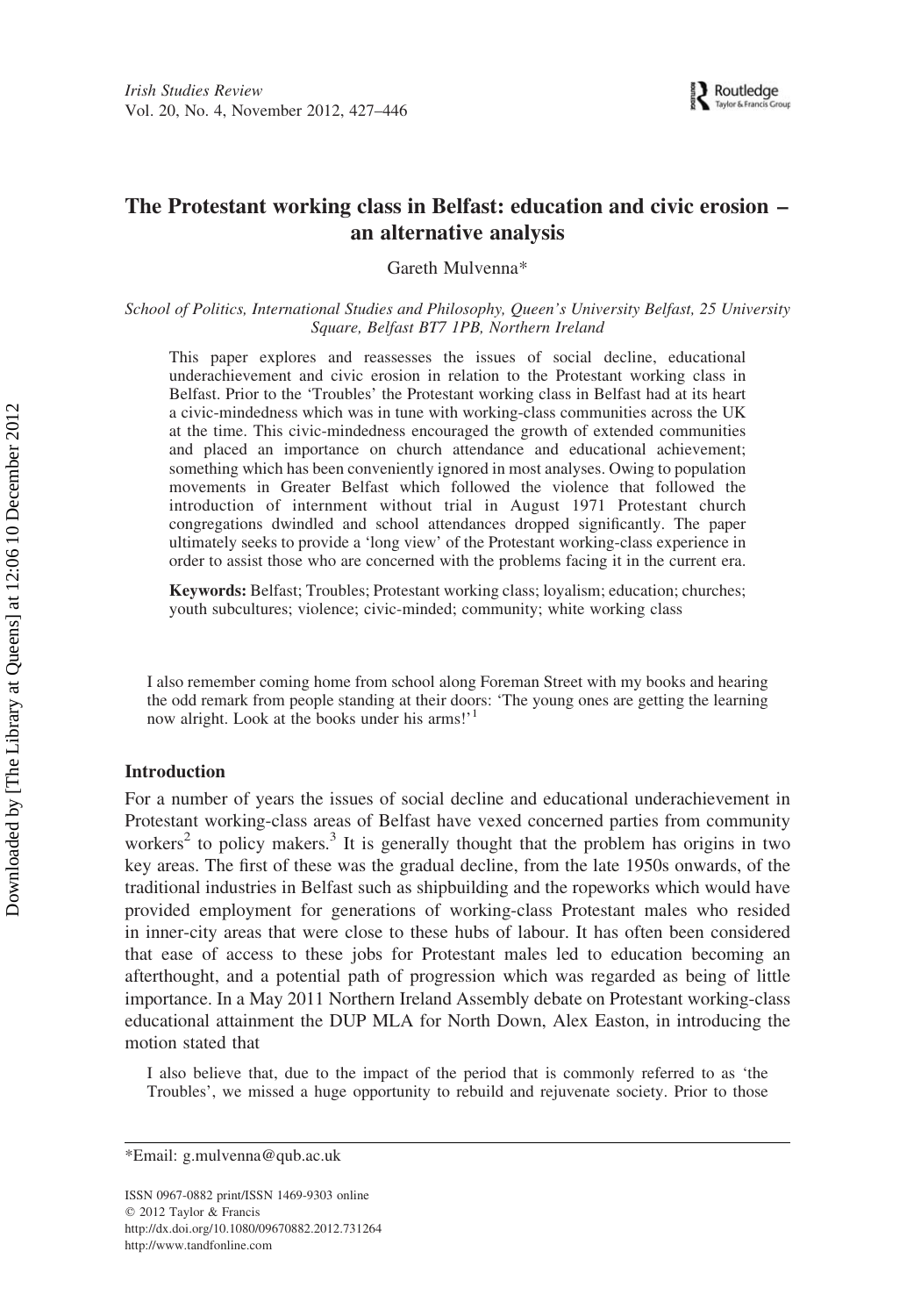#### 428 G. Mulvenna

events, which are largely believed to have started in 1969, we saw the death of our local industries. The shipyard, Shorts and many other noteworthy local industries declined, leaving a huge gap in the labour market. As those industries declined, many Protestants who were traditionally employed in them lost their job and their way with no one to help them.<sup>4</sup>

Subsequently the second key factor which has affected Protestant working-class educational achievement was the arrival in the late 1960s of communal strife in Northern Ireland. The 'Troubles' led to the emergence of loyalist paramilitaries in Protestant working-class areas. The paramilitaries who claimed to be defenders of their areas against republicans are often charged with having contributed to Protestant working-class areas becoming 'sink estates' which are characterised by unemployment, lack of aspiration, poverty and the breakdown of the family as a unit. In 2004 a Northern Ireland Department for Social Development Task Force survey entitled 'Renewing Communities' drew attention to the problems affecting Protestant working-class areas of inner-city Belfast such as Sandy Row, Shankill and The Village. Orr has highlighted how the report diagnosed 'low educational attainment, low aspirations, physical and mental problems and apparent acceptance of economic inactivity', drawing attention to 'fragmentation within the community' and 'an absence of strong, benign and effective local leadership'.<sup>5</sup>

There can be little doubt that these deleterious elements have conspired to negatively affect perceptions of education among young Protestant males in particular. In March 2011 Dawn Purvis, then MLA for East Belfast, and the Working Group on Educational Disadvantage and the Protestant Working Class consisting of academics and community activists issued a document entitled 'A Call to Action: Educational Disadvantage and the Protestant Working Class'.<sup>6</sup> Many of the key findings of the working group were intriguing, particularly the observation that community and cultural factors have affected how Protestant families perceive education and participation in schools.<sup>7</sup> Elaborating on this point, the authors of the report suggested that the collapse of the long-term intergenerational labour markets and the move towards a 'consumerist, service driven economy has, to a degree, left elements of the Protestant working class stranded with redundant skill-sets and abilities'; essentially many in the Protestant working class feel grounded by 'social fatalism' and 'out of sync' with the contemporary requirements of 'low wage employment, insecure casualised work, feminised labour and benefit dependency' as well as under-valuing and under-appreciating education.<sup>8</sup> Of particular pertinence in the report was the following observation:

Accompanying this educational and labour 'vacuum' has been the loss of positive role models, community stability and the post-ceasefire rise of organised criminal groups, often closely tied to paramilitary organisations, that offer short-term status, 'kudos' and profit through illegal activity.<sup>9</sup>

The authors are correct and there is evidence that this problem is the manifestation of a steady process of civic decline which has its origins in the late 1960s and early 1970s when violence erupted on the streets of Northern Ireland.

It shall be the aim of this article, then, to provide a 'long view' of the current malaise evident in the morale of Protestant working-class communities. An attempt shall be made to suggest that although the Protestant working class may have relied on the traditional industries for employment they were no different in this respect to other industrialised communities in parts of the UK.<sup>10</sup> While education may not have been a priority, there is evidence that a progressive attitude to education existed and would perhaps have flourished to a certain extent in the wake of deindustrialisation had it not been for the onset of ethnic conflict. Examples shall be provided of schools, educationalists and families within the Protestant working class who, prior to the Troubles, viewed educational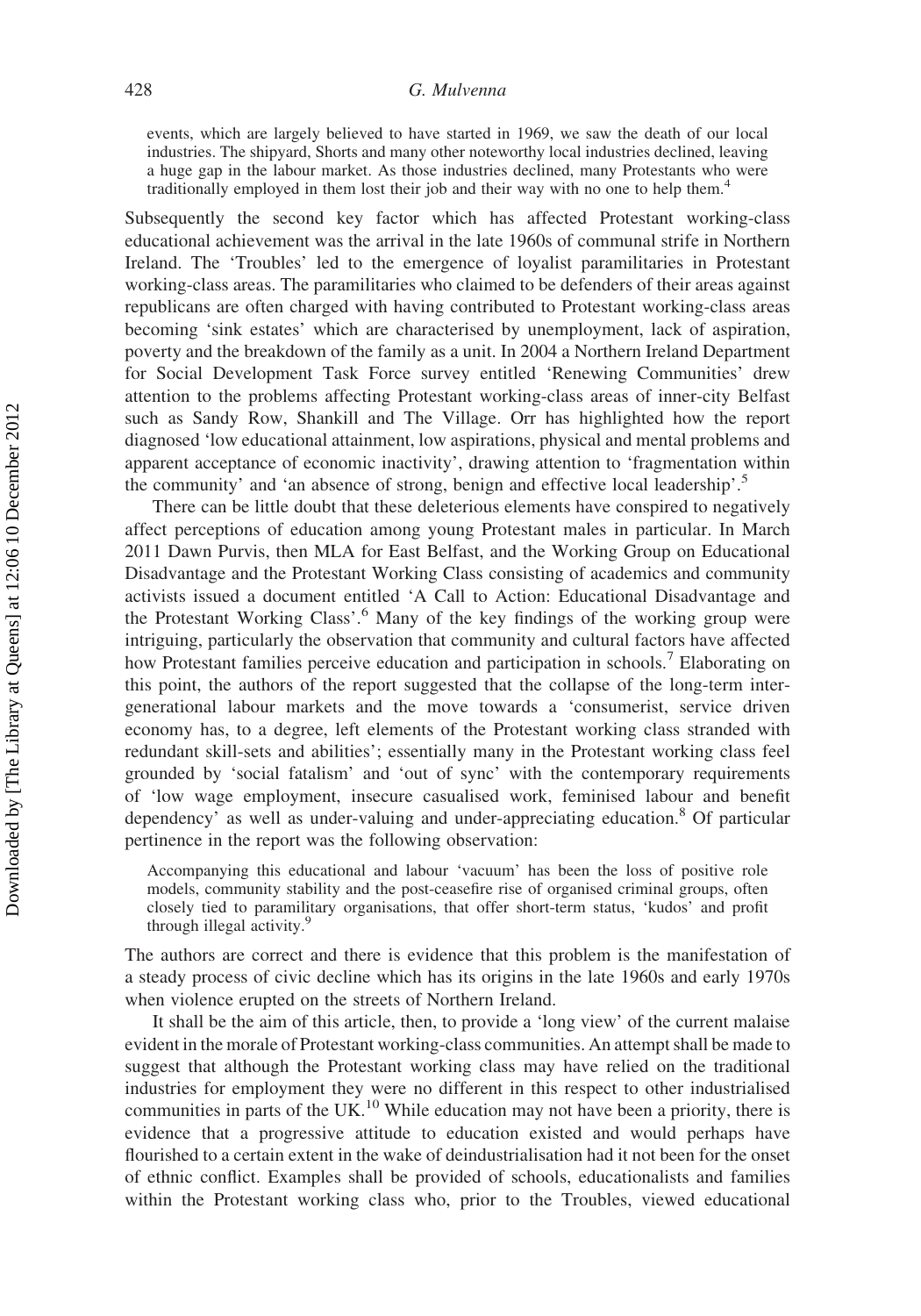achievement – whether it be vocational or academic – as being important in creating and sustaining morale and aspiration within their communities. Educational achievement and encouragement created the same sense of morale, community and self-worth as other civic structures such as the church and its associated uniformed organisations. These institutions allowed the Protestant working class, even when industry was beginning to decline, to feel part of a wider British social and civic experience. It shall be suggested that the onset of violence, religious fundamentalism and street politics mixed with continuing deindustrialisation in the late 1960s and early 1970s negatively affected the influence of these civic structures and thus crucially Protestant working-class attitudes to education and social progress and ambition; ripples of which are still keenly felt in the present day and which have contributed to the 'social fatalism' described in 'A Call to Action'. This has led to the Protestant working class being cut adrift from the current peace process as well as their part in wider British society which they feel as of right to be a part of. The article appeals for an 'East–West' perspective on the Protestant working class in order to demonstrate some of the complexities of that community's angst in the light of a historical conflict and an ever-changing definition of 'Britishness'.<sup>11</sup>

#### Industry and education: the Protestant working class in Belfast prior to the Troubles

There has perhaps been a perception that the unionist government eased the path to employment for the Protestant working class in Northern Ireland in the forty or so years between the inception of the state and the outbreak of the Troubles in the mid-1960s. While this theory holds in certain historical narratives, others have challenged the notion outright. For example, Graham Walker has suggested that those working in shipbuilding in Belfast were no better off than their counterparts in industrial outfits in Clydeside, Merseyside or Tyneside. These workers were components of the wider British community which the Protestant working class in Northern Ireland saw themselves as being part of.<sup>12</sup> Indeed, the Somme episode<sup>13</sup> and unionist contributions to the Second World War campaign in particular had resulted in what Tom Paulin has referred to as the 'ossification of unionism'<sup>14</sup> and implicitly the Protestant working class's self-imagining of itself as an important component of the British industrial community. It is in this reflection of the Protestant working class (with workers in other industrialised cities in the UK) that they would have questioned the term 'labour aristocracy' which has often been applied to them.

There were those who visited Northern Ireland during the early 1960s who made reference to the shipyards and presented an argument that the industrial backbone of Belfast was not the safeguard against poverty and unemployment which would have led to Protestants ignoring education or safely regarding themselves as being in a better position than Catholics. In her book My Ireland, which was published in 1962, the Limerick-born writer Kate O'Brien recalls visiting Queen's Island in Belfast the day after she had seen a production of Sam Thompson's illuminating and, at the time, highly controversial, play Over the Bridge.<sup>15</sup> Thompson, a Protestant who had plied his trade in Belfast's shipyard, drafted the play which was concerned with exposing the sectarian schism that existed in the mainly Protestant workplace where Catholics were in a minority. It is important to note the social context in which the play was brought to the public's attention. Thompson's script caused much concern in the political echelons of Northern Irish society. The overriding mood in the months leading up to the first staging of the play in early 1960 was one of outright indignation among unionist backbenchers. They viewed the concept of the play as offensive and a spurious mistruth about industrial life and religion in the country which they governed. Indeed, so incensed was Unionist Party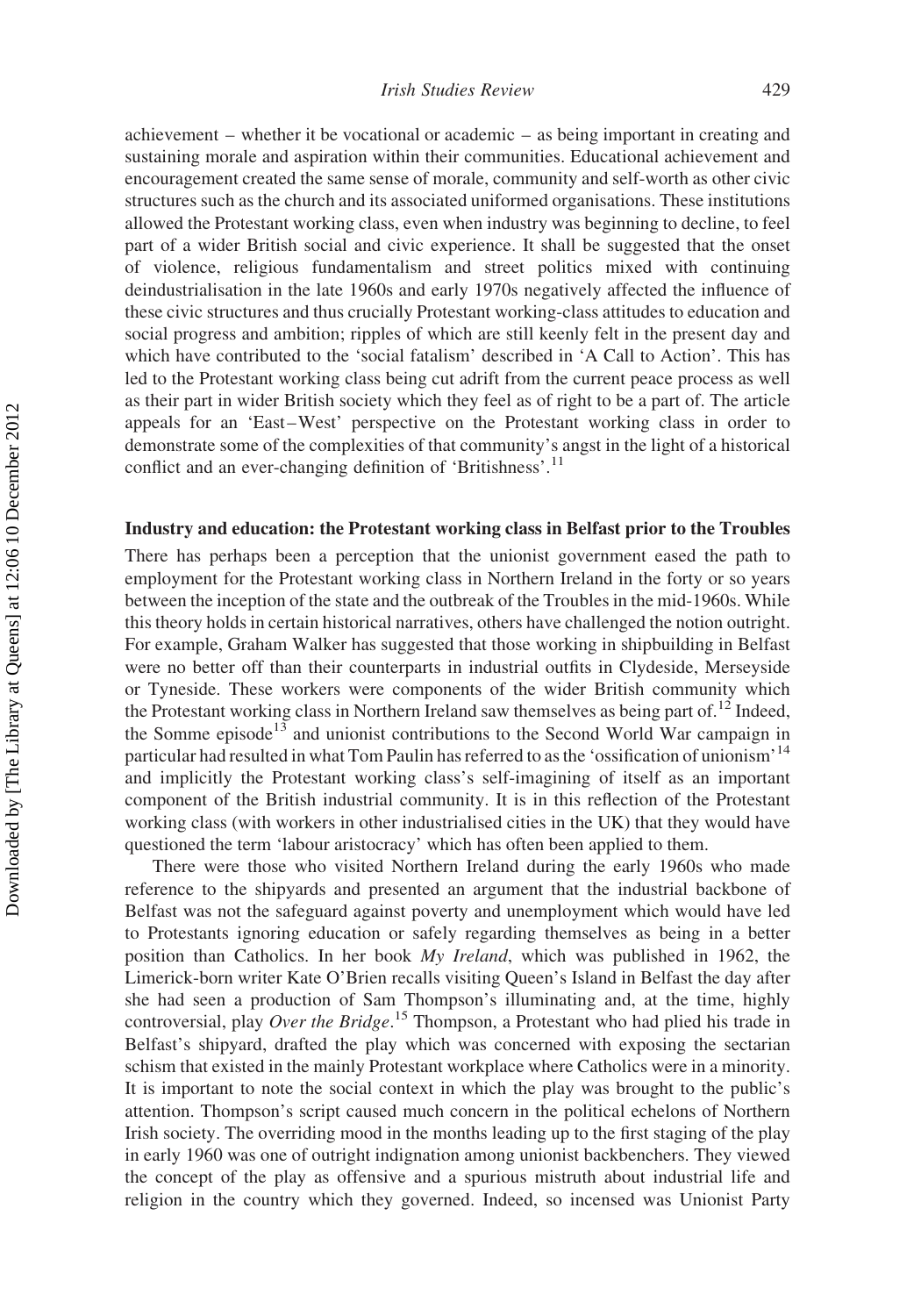member William James Morgan (Oldpark) that in May 1959 he asked Terence O'Neill, then minister of finance, about funding for Thompson's play:

Is it not the opinion of the right hon. and gallant Gentleman that public funds spent on these wild and indecent plays, which are entirely out of fashion, would be better spent on the art of music for what is intended, say, at the musical festivals that are held all over Northern Ireland, where possibly we would get more natural genius?<sup>16</sup>

Although Morgan found it impossible to take a step back and observe the social realities of life in the shipyard, Sam Thompson had first-hand experience of working in the yard and he wrote eruditely from bitter experience about the negative aspects of industrial working life. Kate O'Brien congratulated the play and wrote about Over the Bridge shortly after watching the production in Belfast in the early 1960s. Her curiosity about the play's origins and Thompson's inspirations led her to visit 'the yard' and she later wrote with gravitas about the workplace which had been the backdrop to Thompson's script. Although she hailed from the Republic of Ireland, O'Brien recognised the subtleties of the ebb and flow of the shipbuilding marketplace and the pressures that were increasingly being put on trade. She came to the conclusion that those who were employed in the shipyard enjoyed a far from settled and secure lifestyle from that which has often been depicted:

Queen's Island, over the Bridge, is where in the past hundred years Harland and Wolff have built their famous ships. It is, or at least has until recently been, I believe, the most important shipyard in the world. It is therefore a field of drama always, industrial and personal; yielding regular work for about twenty thousand souls – or suddenly not yielding it, or threatening uncertainty, or hinting at sudden marvels – it is forever a grey, hard centre of anxiety, great anxiety and great hope, for the poor man, and a theatre of stress and competition for tycoons. Wars, markets, trade routes, imperial and national ups and downs – these make the tides of good and bad fortune for Belfast.<sup>17</sup>

O'Brien's commentary demonstrates the often uncertain nature of employment for a shipyard worker. While the work provided by the yard may have been allocated to a majority of Protestants, the erratic market in which they operated meant that employment security was not always guaranteed. McAuley and McCormack have rescinded the notion that the Protestant working class constituted a 'labour aristocracy' in Northern Ireland and have noted that 'By the mid-1950s ... it had become clear that the traditional industrial base of shipbuilding, textiles and engineering could not guarantee a viable and prosperous economy.'<sup>18</sup> In this environment a lack of education could have proved fatal to the aspirations of the Protestant working class.<sup>19</sup> For many it was precisely this fissure that made Protestant working-class males prone to a social and economic disparity with their Catholic counterparts who by the late 1960s had begun to see the progression of a first generation of adults who had benefited from the Education (Northern Ireland) Act of 1947.<sup>20</sup> The fact that the Troubles were on the horizon meant that any misery endured by the Protestant working class through the process of industrial decline would only be compounded by the problems which civil unrest brought.

Did the Protestant working class, then, enter the Troubles as a community that was disengaged from education? In a letter to Dawn Purvis dated 10 December 2010, regarding the report 'A Call to Action' mentioned above, Sir Ian Hall stated that

there seemed to be a heavy, complacent trend amongst the white working class population of sons following their fathers into 'trade union protected' jobs. This often produced a perception of a lack of need to gain qualifications. I predicted that these jobs would disappear as technology improved and that youth unemployment in the Protestant white working class boys sector would rise as a result of these changes. Some twenty years later, I find it personally sad that your report seems to confirm my earlier observations.<sup>21</sup>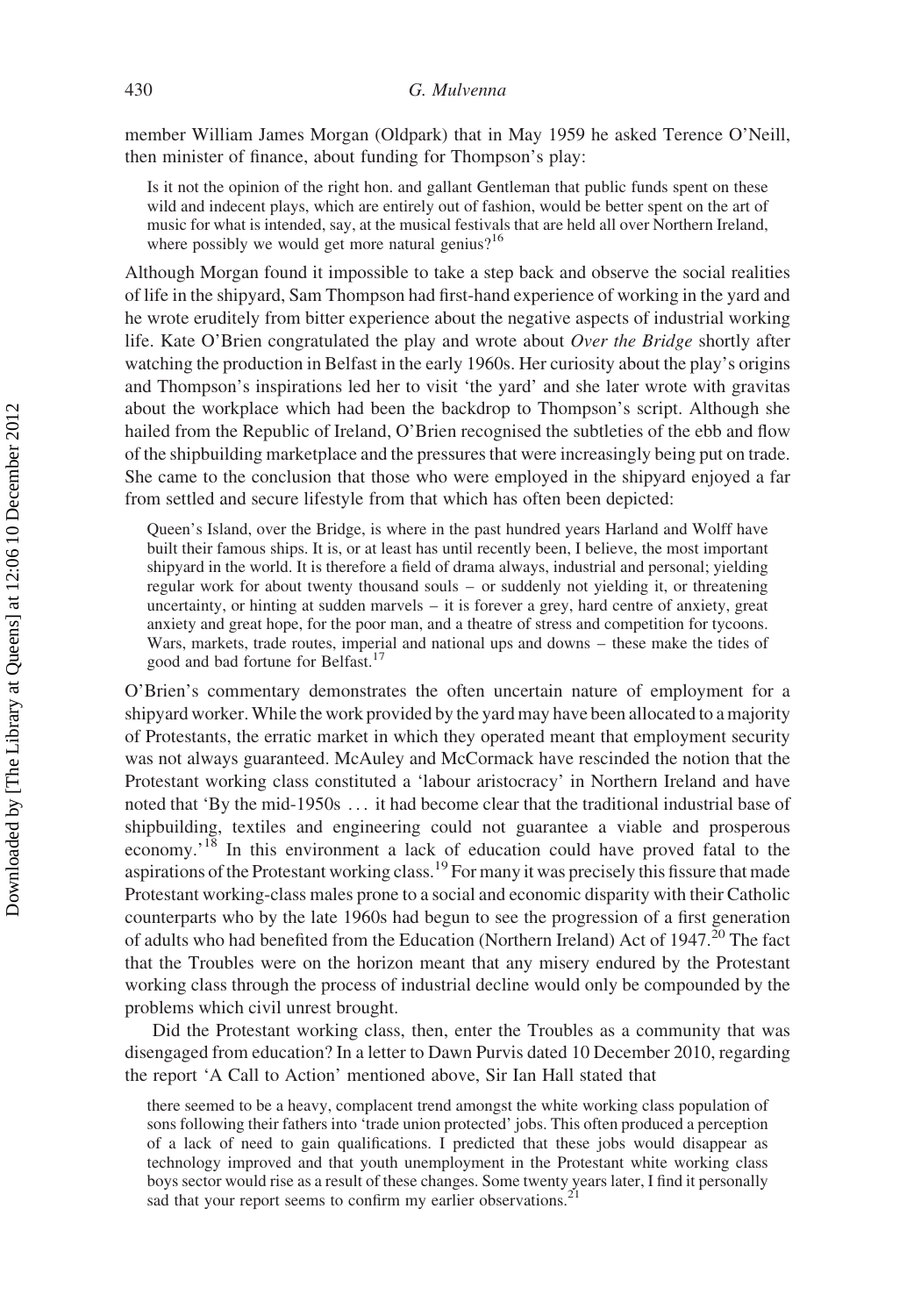While Hall's observations are illuminating and correct it is often forgotten, or perhaps conveniently overlooked, that because many of the jobs taken up by Protestants in the yard meant that much of it comprised a skilled and semi-skilled workforce, it was in fact necessary in many instances for workers to have attended a college or technical school; or perhaps, as is more likely, to have learned the skill on the job through vocational training. While the latter may not comprise educational experience in the academic sense it is still a valuable asset that many young Protestant males would have availed themselves of. Indeed, many of these skilled occupations would have led Protestants to join trade unions, meaning that a link was maintained with workers across the UK. The trade unions, like many schools and churches in Protestant working-class communities of the pre-Troubles generation, played a valuable role as a civilising influence on the skilled and semi-skilled Protestant workforce. While Hall rounds on the notion of 'trade union protected jobs' it is worth remembering that these trade unions and their representatives in many cases provided a reasonable voice from within the Protestant working class prior to the Troubles.<sup>22</sup> When the industries began to decline the strength of this connection with UK trade unions and Labour representatives in Westminster was severely tested. By the early 1970s the trade unions in Belfast were often reflecting the increasingly militant fabric of society, constituting as they did some key members of loyalist paramilitaries as union leaders.<sup>23</sup> The unskilled shipyard and engineer workers had historically never really been part of any trade union organisation<sup>24</sup> and sectarianism which had always thrived in this unprotected atmosphere<sup>25</sup> would expand further and more vociferously with the deindustrialisation and violence of the late 1960s and early 1970s.

#### John Malone and Orangefield Boys' Secondary School

There were educators, even in the industrial heartlands of Protestant working-class Belfast, who felt that an educational ethos could co-exist quite comfortably with the expectation that young men enter the yard or other industries. John Malone, a member of the Victoria branch of the Northern Ireland Labour Party, was the head teacher at Orangefield Boys' Secondary School in East Belfast throughout the 1960s. Malone devoted a great deal of his time to working with and moulding the abilities of the individual rather than dictating by rote to the collection of pupils under his and his teachers' tutelage. Malone's task at the time was an unenviable one given that the MacBeath report on education in 1955 had stated that 'the great majority of pupils at secondary-intermediate schools probably are not intellectually equipped to pass any worthwhile examination'.<sup>26</sup> The MacBeath report appeared to sound a blunt death knell for the aspirations of working-class children in general and those from the Protestant working class in particular. Malone was, however, far from an obsequious part of the traditional educational system and his regime ushered in a positive era for education in Northern Ireland that has often been overlooked or ignored completely.

In an appraisal of Malone, his friend Maurice Hayes highlighted the gold standard that Malone set in his quest to make school appealing for boys who may otherwise have gone without a proper formal education. Hayes has stated that:

John Malone was one of the really great educators. A member of an old Downpatrick family, he had become headmaster of Orangefield, a new intermediate school catering for the east of the city. John set about transforming this into a comprehensive school in all but name. In doing so he set new standards for secondary schools in Belfast, and more widely.<sup>27</sup>

Stewart Parker, the renowned Belfast playwright who created dramatic masterpieces such as Pentecost (1987)<sup>28</sup> and Spokesong (1975),<sup>29</sup> had been taught by Malone in the 1950s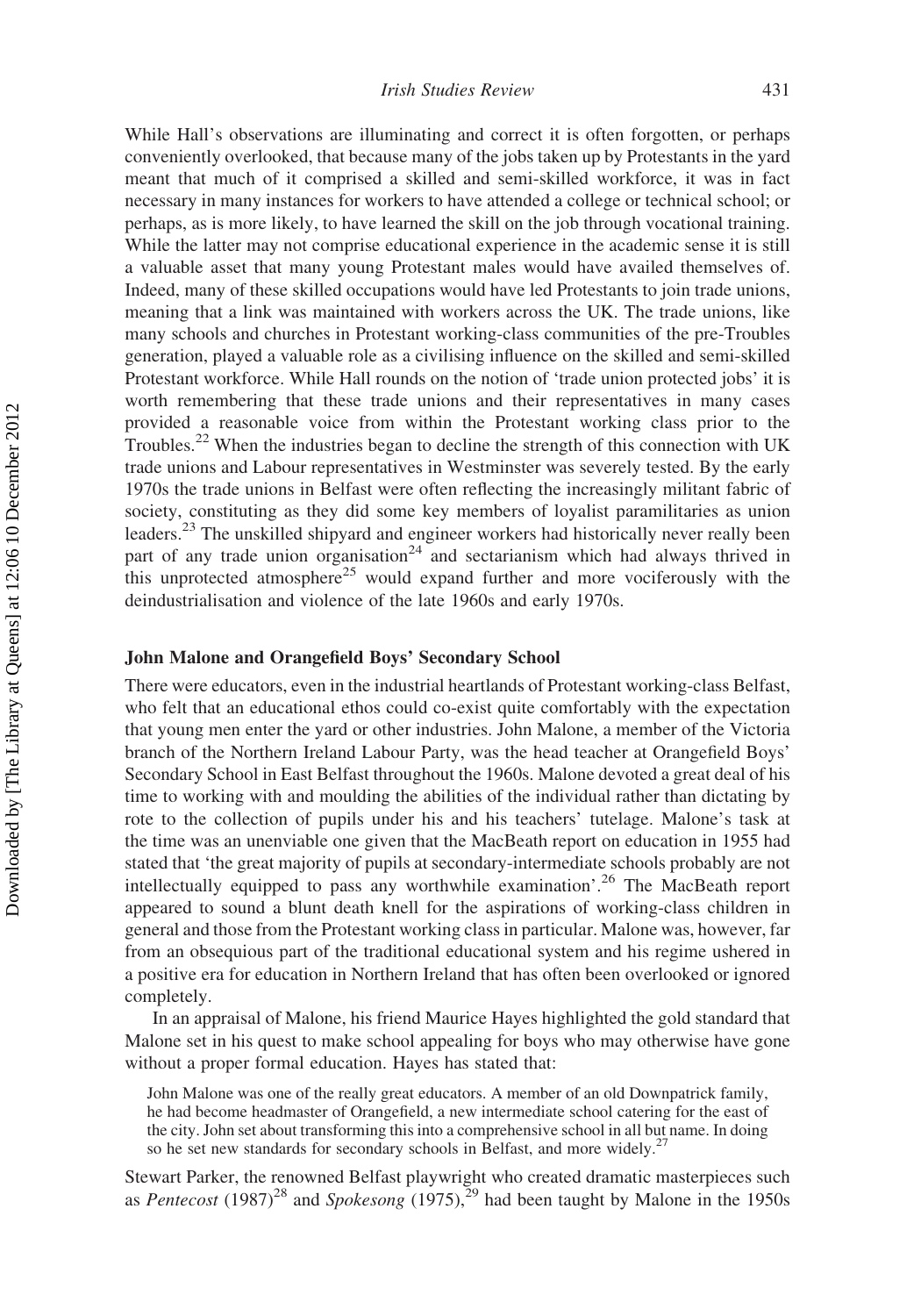when he was a pupil and Malone a teacher at another East Belfast school – Ashfield Boys. The genesis of Malone's ethos was evident at this stage and was born from an eclectic array of influences. In a memorial lecture delivered by Parker at Queen's University Belfast in June 1986 he evangelised about the aura that lay behind his former drama teacher:

He was a true zealot for the emancipation of the mind and imagination, and for an educational system which would afford the greatest nurture to the least naturally endowed child in the most wretched environment in the land. It was a zeal which drew its force from such diverse traditions as Northern Irish Protestant radicalism, a particular brand of Christian socialism, and a Cambridge Leavisite aesthetic. It was a quietly crusading zeal which instinctively fixed on anything and everything within its ken as a potential learning resource ...<sup>30</sup>

Malone's approach may have been unique but it is worth highlighting as an example of what occurred and what possibilities lay ahead in the future in terms of Protestant working-class attitudes to education and civic society. Testimonies of Malone's greatness pose searching questions of those who dismiss the Protestant working class in Belfast as an uneducated amalgam whose only role in society was to man the traditional industries. Malone was renowned for marshalling his underachieving charges to believe that they were the best schoolchildren around. This conviction that each boy was a unique individual with potential – whether academic or vocational – cuts against the analysis that young Protestant males from the inner city were automatons of the surrounding industries. Under Malone's guidance Orangefield was respectful of the 'yard' and other industries in the area. Ken Stanley, who taught in the school under John Malone and later became viceprincipal under Malone's successor Brian Weston, remembered that Malone was keen to involve local business with Orangefield. Many of the houses within the school were named after nearby industries – a tradition that was maintained until 1974. Davidson House was named after Davidson Sirocco Works, Hughes House after the Hughes Tool Company, Musgrave after the Musgrave Company (later renamed O'Neill when Musgrave went bankrupt) and Bryson House after the Spence, Bryson and Co. Weaving Company.<sup>31</sup>

During Malone's tenure as head teacher of Orangefield he demonstrated his enthusiasm for educating his inner-city pupils in fresh and innovative ways. One of the most popular and significant aspects of Malone's 'alternative curriculum' was to bring pastoral care to an almost entirely new level. If the world of Orangefield's pupils was centred primarily on their immediate urban area then it was the aim of Malone and his teachers to broaden their worldview and immerse the boys in a completely different environment, away from the insularity of Belfast – something he considered crucial in their education and personal development. Malone began this process by bringing his pupils on annual trips to Shimna House, the Churches Youth Welfare Council's centre in Newcastle, County Down. This allowed the boys to experience the widely renowned scenery that was the 'Kingdom of Mourne'.<sup>32</sup> After Shimna House was sold in  $1963^{33}$ the school bought a house in Annalong which had been originally built in 1924 by the Belfast Water Commissioners to house the Contractor's Chief Engineer while the iconic Silent Valley reservoir near Kilkeel was being constructed.<sup>34</sup> It was this house, called Whinlands, which was eventually purchased by Orangefield in 1965 with the aid of a £5000 grant from the Carnegie Trust.<sup>35</sup> Whinlands was officially opened on 28 October 1967 by Prime Minister Terence O'Neill.<sup>36</sup> Neither Malone nor O'Neill, two liberals, were perhaps fully aware of how quickly society in Northern Ireland was about to change and affect their respective progressive-minded projects. Sections of the local press in the Mournes lauded Orangefield's use of Whinlands as being a unique scheme 'initiated by the staff and pupils of a boys' school in the heart of industrial Belfast'.<sup>37</sup> Trips to Whinlands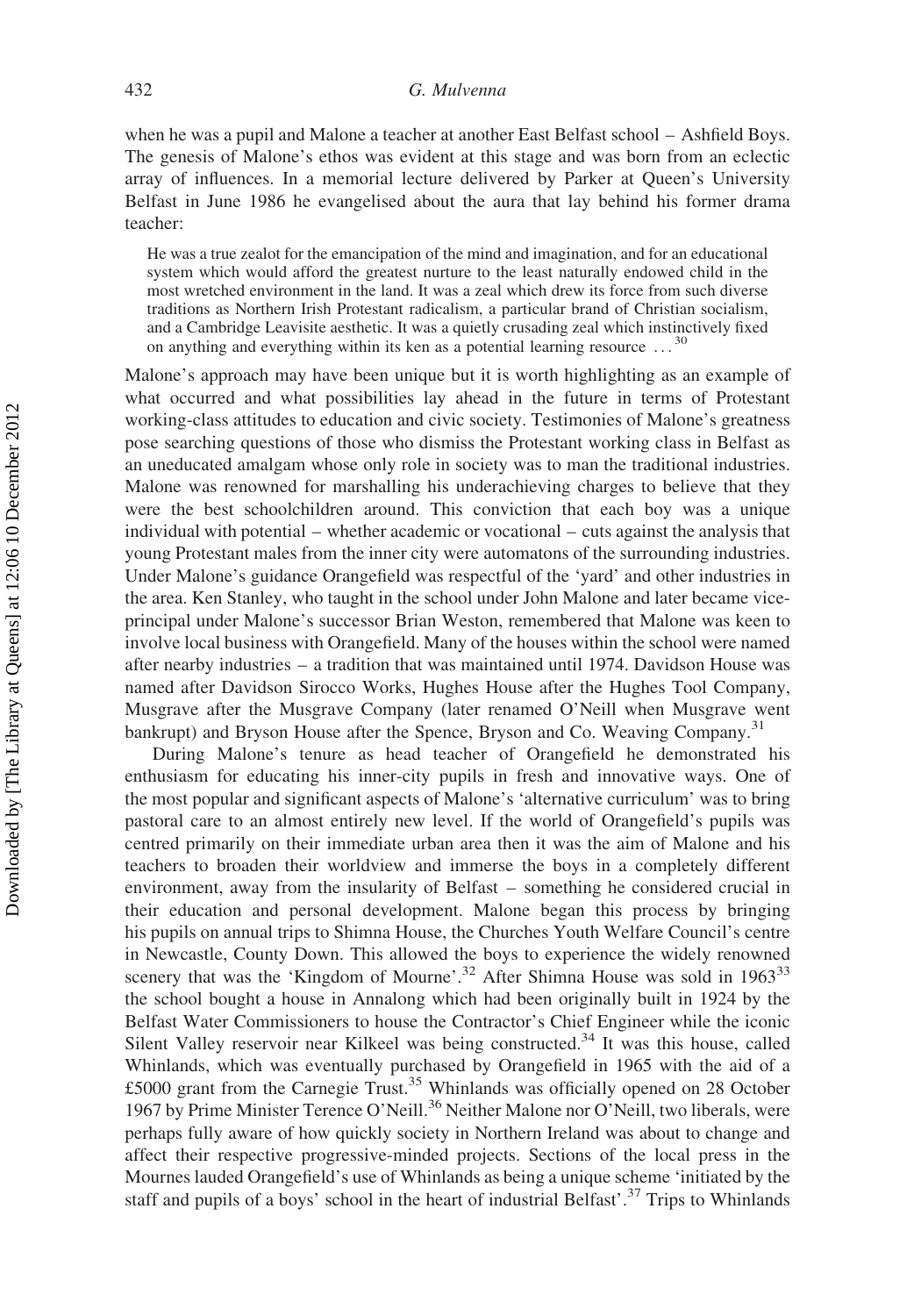let the young boys from Orangefield see that there was life beyond the declining shipyards and deeply embedded sectarian attitudes in some parts of inner-city Belfast. Thompson Steele, another of the teachers who worked under Malone, has written that 'it is also true that an important part of the education of children from an urban industrial environment is getting first hand understanding of life in a rural area'.<sup>38</sup>

The alumni of Orangefield pay an enduring tribute to the fact that education did play an important part in Protestant working-class communities and demonstrates the possibilities of what could be achieved with the right attitude on the part of educators. Van Morrison was a pupil when Malone was head teacher and the influence that this period had on him can be heard in the famous song 'Orangefield'<sup>39</sup> as well as other recordings such as 'Got To Go Back'<sup>40</sup> and 'On Hyndford Street'.<sup>41</sup> Other past pupils who would go on to make their mark in society were the poet Gerald Dawe, the writer Brian Keenan and the late Ulster Volunteer Force member and Progressive Unionist Party leader David Ervine who encouraged loyalists to support the peace processes of the 1990s. An example of Malone's positive relationship with his pupils can be seen in his success at encouraging Brian Keenan to return to Orangefield after he had previously left to begin a perhaps more typical pursuit of partaking in an apprenticeship as a heating engineer.<sup>42</sup> Dawe, recalling his days at Orangefield, wrote:

Orangefield was an extraordinary school; managed by John Malone in the heartland of east Belfast ... We were taught Keats and Shakespeare, Tennyson, and Wilfred Owen. Our history was mostly military; our geography geological and our sense of who we were was based exclusively on the city of Belfast that spread out before us like the palm of a hand.<sup>43</sup>

It would be erroneous to state that every pupil who passed through Orangefield's doors during Malone's tenure as head teacher found his progressive ethos positive or enlightening. The journalist Walter Ellis regarded a clear distinction between the grammar stream and A–D stream. Malone had set up the grammar stream to nurture the academic aspirations of those more bookish pupils who attended Orangefield but Ellis himself wrote in his autobiography of the '"no-hopers" who continued to make up the bulk of his (Malone's) pupils'. Ellis remembers that the A–D stream had a 'relentless diet of woodwork, metalwork and football – alleviated by self-help projects and occasional weekends at the school's country cottage'.<sup>44</sup> Ellis's recollections are at odds with the majority of accounts of the school at the time and, despite his misgivings, he previously admits in his autobiography of an admiration for Malone and several teachers who shared his vision.<sup>45</sup> While Ellis is quick to recount the monotony of woodwork and metalwork it is worth noting an anecdote about Malone which was remembered by Ken Stanley – a teacher at Orangefield from 1957 until 1990. Stanley recalls a pupil, when asked by Malone what he would like to do for a living, claiming that he would like to make magnificent trophies such as the FA Cup. Malone encouraged the boy to concentrate on metalwork classes. The boy in question went on to become a prominent silversmith in Belfast city centre as an adult.<sup>46</sup>

It was not only in the east of the city, at Orangefield, where this positive attitude existed among working-class Protestants towards education. In putting Malone and Orangefield forward as a case for an alternative perspective, compelling examples of a positive attitude towards education in Protestant working-class families can be brought to the fore and traced to other parts of the city in the decades before the Troubles.

#### Biographies of Protestant working-class attitudes to education prior to the Troubles

While there may be a historical tendency to suggest that many of the contemporary problems in Protestant working-class communities have come from a lack of interest in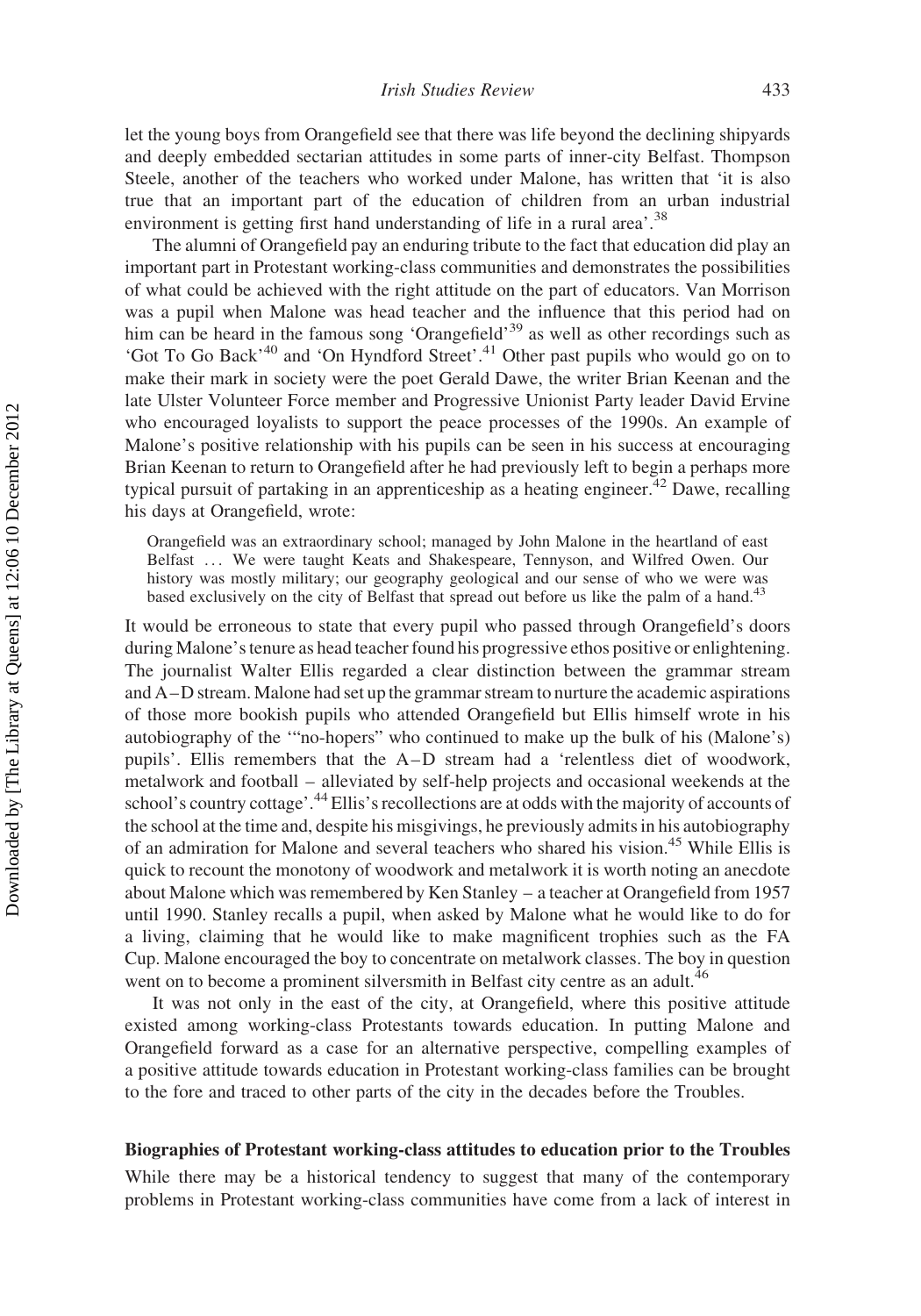#### 434 G. Mulvenna

education attainment, there are testimonies from working-class Protestants who were educated prior to the Troubles, while the traditional industries thrived, which challenge this analysis. Although Orangefield had a progressive ethos there is evidence that this positive attitude towards education, arguably tied to an overall sense of civic pride, existed within the Protestant working class even before Malone's influence was felt in any earnest way. Henry Sinnerton, who would become a teacher at Orangefield during the Malone era and who also wrote an acclaimed biography of that other Orangefield alumnus David Ervine, recalls growing up in West Belfast in a staunchly working-class family whose parents put a strong emphasis on education over the traditional path into industry. Sinnerton strongly refutes the allegation that education was never taken seriously by those in the Protestant working class, stating that:

According to the thesis I should have gone into Mackies ... my mother and father would have fought tooth and nail to keep my brother and I out of Mackies. They didn't want us to be anywhere near Mackies, or the shipyard or whatever; and yet we lived in the shadow of it [Mackies] – in fact the bloody soot fell on my mother's washing virtually every Monday morning! She took us away from Springfield Primary School to the Model. My family life demolishes that thesis.<sup>47</sup>

Baroness May Blood, a prominent community worker on the Shankill Road and Member of the House of Lords, remembers growing up in Belfast during the 1940s and 1950s with a father who advocated education, and languages in particular, as means of progression. Unlike Sinnerton, Blood had a definite ambition to become a teacher and her disappointment at not being able to get a place at the school of her choice led her to retreat from formal education. Blood's attitude to school suggests a person who was ambitious but perhaps in a narrow sense. She remembers:

My father wanted me to go Grosvenor High and learn language – he said the future of the world was in language. I wanted to be a schoolteacher. I hated school, but I thought the teacher had some power and I wanted some of that. Grosvenor High accepted ... and because Grosvenor had offered me a first place, Methody couldn't. I said to my dad 'Well if I can't go to Methody, I'm not going anywhere' and I went to a wee school in Sandy Row and wasted the next four years of my life. I think most of my contemporaries would have done the same thing.<sup>48</sup>

Despite her father's encouragement to learn a language May Blood decided to reject Grosvenor and went to Linfield Secondary School in Blythe Street.<sup>49</sup> Linfield was a school situated beside a well-known mill in a staunchly loyalist area of South Central Belfast. Compellingly Blood's father was encouraging her to develop a broader world view which he obviously felt would be of benefit to her employment opportunities. By encouraging his daughter to focus on the potential that learning a language could offer to both her social progress and worldview, it is evident that he saw a life beyond the traditional industries for her. At the same time she had aspirations of her own to become a teacher; no matter how narrow the origins of those aspirations may appear. It is something which may seem incongruous given her eventual career as a mill worker; a job she, like many of her contemporaries, stayed in for a long period of time. Blood was actually later afforded an education when as a shop steward she joined the Transport and General Workers' Union, which dispels the notions that education and industry have been mutually exclusive in the Protestant working class.<sup>50</sup>

In the early to mid-1980s Graham Reid, a Protestant playwright from the Donegall Road area of South Belfast, had a series of his plays commissioned for television by BBC Northern Ireland. These plays famously became known as the 'Billy Plays' and are remembered fondly to this day. The plays were set in a Belfast Protestant working-class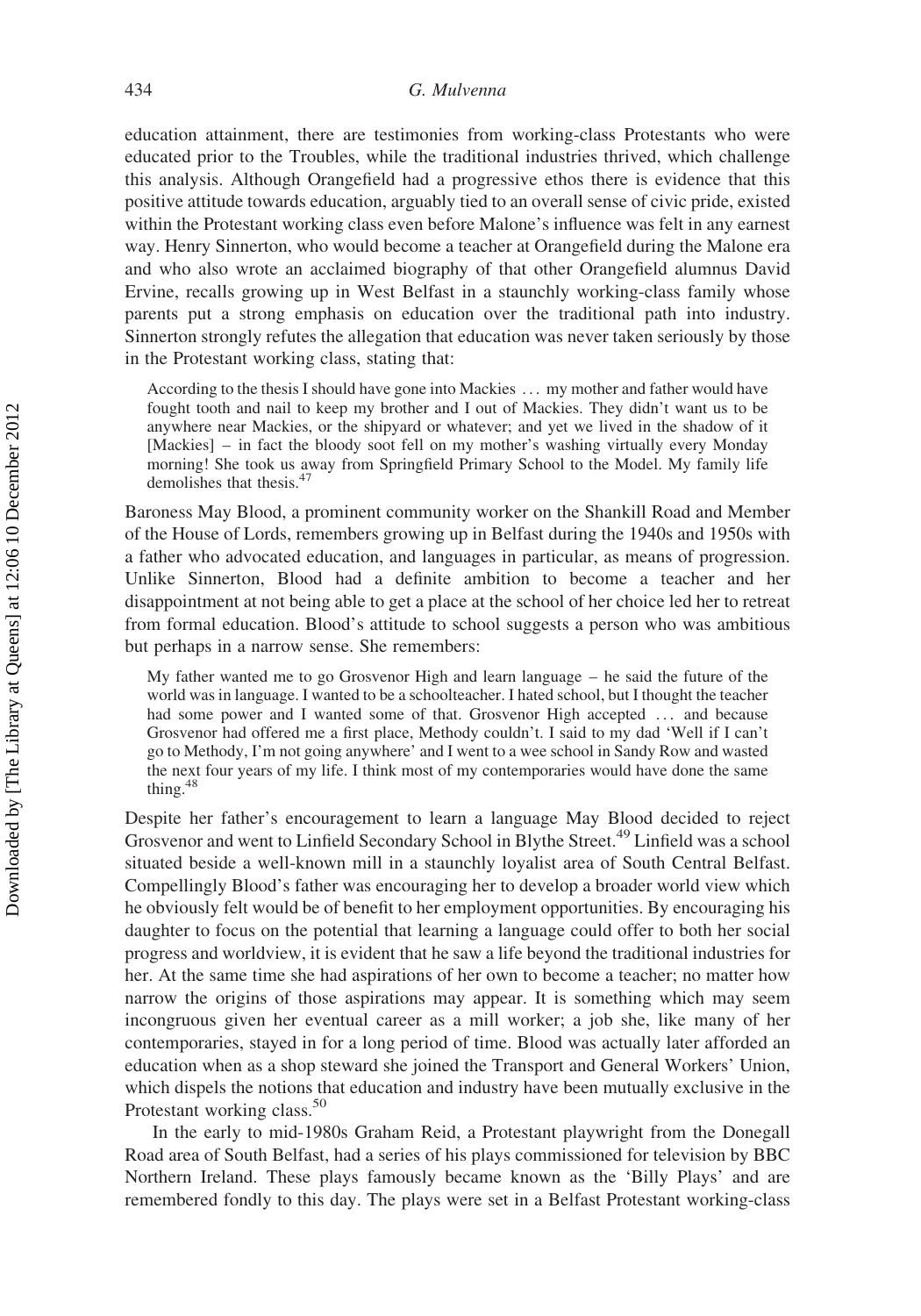community and the narrative is based around the relationships of a family and their close friends. It has been argued that for the first time these plays portrayed the Protestant working class in a manner in which they themselves would recognise their own lives on television.<sup>51</sup> Although filmed and set in the period from the republican hunger strikes to the Anglo-Irish Agreement in the early–mid-1980s, there is a tangible perception that Reid was writing about both the present and the past in the Protestant working-class community in which he had grown up.<sup>52</sup> In a 1984 article for the cultural magazine Fortnight Reid mused upon the filming of the Billy Plays in the tight-knit streets around Belfast's Donegall Road –

old neighbours approach me. They smile and congratulate me; they say I've put Coolderry Street on the map. Do they know why I've put Coolderry Street on the map – do they see what I see, hear what I hear, when I watch my 'Plays for Today' ... that they are all about yesterday?53

In the last of the Billy Plays, A Coming to Terms for Billy, which was broadcast in 1984, one of Billy's young sisters admonishes her Uncle Andy, saying 'My teacher says that language is a tool that should be properly used.'<sup>54</sup> A community such as that depicted in the Billy Plays which is set in the Protestant Donegall Road, despite having suffered throughout the Troubles and experiencing a loss of jobs due to the changing nature of the labour market, had at its core a strong network of churches, schools and trade unions. These were all crucial facets which would prove to be vital when a moderating voice was required from within the Protestant working class. Elements of this can be seen in the Billy Plays, and education is central to this. Indeed, interviewed years later about the plays, Kenneth Branagh stated that they symbolised the 'end of a kind of working class life'.<sup>55</sup>

Community and family networks were crucial in maintaining a sense of civic mindedness in the Protestant working class, and even those who failed the Eleven Plus examination were encouraged to embrace the opportunities that education afforded. Failing the Eleven Plus was not always seen as the end of the line which many view it as being today. John Crossan became head teacher of Mount Gilbert Community College which, before its closure in 2007 due to a declining intake, was the last secondary school in the Shankill area of Belfast. He had failed his Eleven Plus at Grove Primary School in North Belfast in 1964 and so instead of being able to take a place at his preferred option of Belfast Royal Academy he became a pupil at Dunlambert Secondary School (now Castle High School). He maintains that the general attitude which prevailed at the time both at home and in the school was to 'get stuck in ... work hard ... it was "if you get knocked down, pick yourself up and make it twice as hard for them to knock you down again" ... just old-fashioned hard work'.<sup>56</sup>

Crossan recalls that in 1964, when he couldn't get into the grammar school, the perception might have been that young men and women could go to the secondary school where the best they might hope for would be to get a job in the mill on leaving. This perception led to a feeling among young men like Crossan that they had been labelled as failures and that their destiny was to be a labourer in the mill and nothing more. Crossan's father, however, was an ex-regimental sergeant major in the army during the Second World War who later became a supervisor in York Street Flax spinning mill and then when the flax and the linen died away became a supervisor in Gallaher's tobacco factory. He supplemented his employment experience by attending the technical college in order to gain further education. Crossan's father, empowered by his own self-development, said 'No son of mine is gonna work in the mill!' Crossan's father advised him to 'Get into your room and study hard and work hard and see where you can get.<sup>57</sup> Ken Reid, the political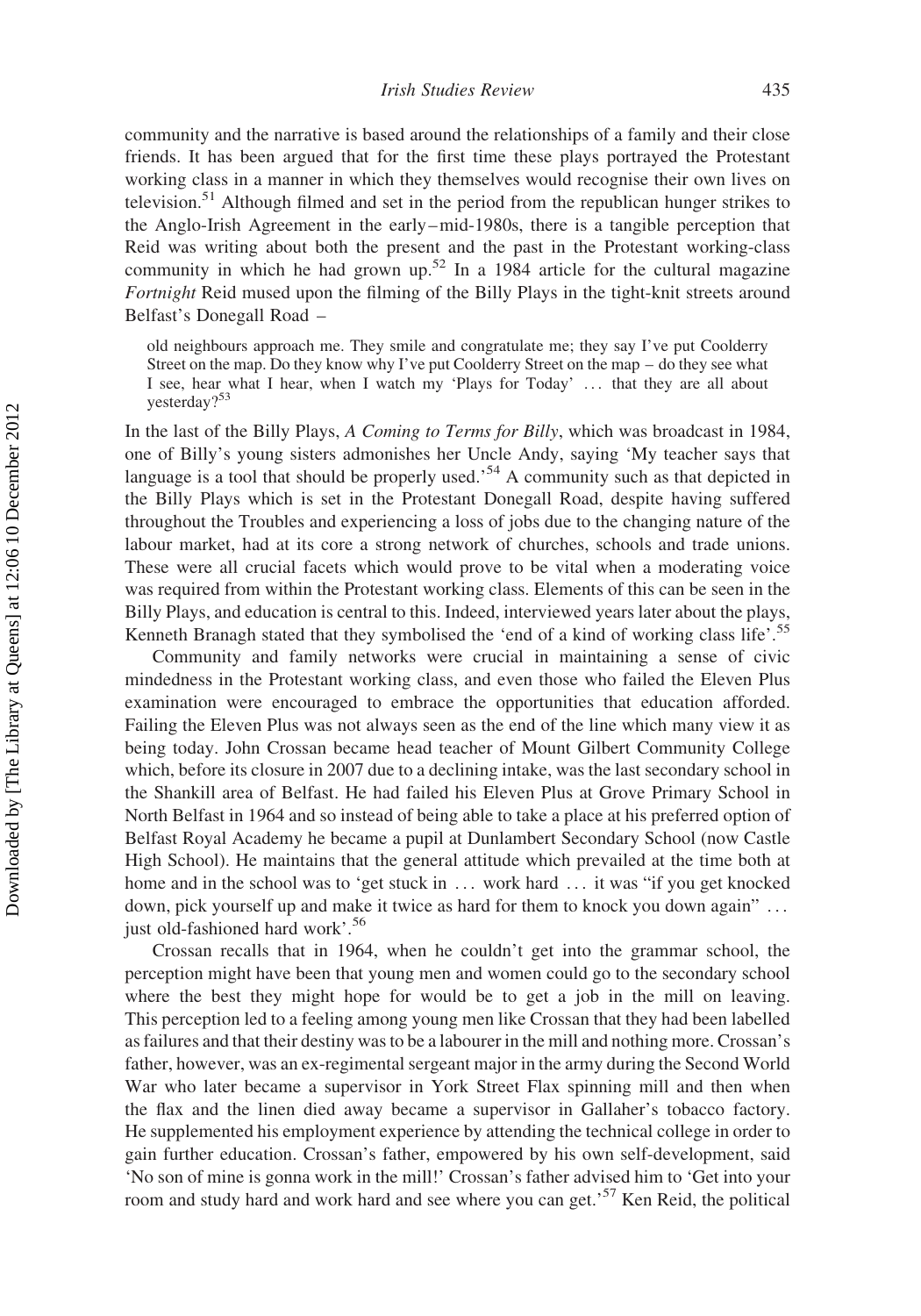#### 436 G. Mulvenna

correspondent for Ulster Television Live, attended Forthriver Primary School in the Shankill area. Like Crossan, Reid was a child of the 1960s when the aura was one of increasing societal geniality and educational progressiveness. Unlike Crossan, Reid passed the Eleven Plus while attending Forthriver Primary in the Shankill area in 1966 and he remembers the emphasis put on education by the aspiring Protestant working class in which he grew up just as the Troubles were on the verge of fulminating. He recalls that there were two Primary Seven classes in Forthriver and that in his class thirty out of thirty-one pupils passed the Eleven Plus. Such a statistic would appear anathematic to those in 2011 who claim that industry was the prop which held the Protestant working class together in lieu of a social culture in which educational achievement was valued. Reid states:

Now that was '66 so that was three years before the upheaval of the Troubles where the whole socio-economic fabric of that area changed but there was no doubt education was a very high priority. My parents wanted me to go to Methody, which I achieved – there were about four or five others went there as well. Many went to BRA and also a school like the Boys' Model at that time was a comprehensive in that it had a grammar stream and a lot of people went there and did particularly well.<sup>58</sup>

These biographical observations regarding positive attitudes to education in Protestant working-class communities before the Troubles are recollections which have been conveniently overlooked in recent analyses of Northern Ireland's post-war and Troubles history. By neglecting these testimonies a simplistic narrative has been allowed to develop regarding the urban Protestant working class and their relationship with, and attitude to, education. While these experiences were by no means universal they demonstrate that within many Protestant working-class schools, families and communities education was viewed as being a 'step up' in the world and a means by which to improve both the self and society generally. Raising awareness of these biographies and experiences provides a sense of the kind of civic momentum which was being charged within Protestant working-class communities prior to the Troubles.

#### The onset of the Troubles: the erosion of civic structures and detrimental effects on schooling in the late 1960s and early 1970s

Malone's continuation of Orangefield's links with local industries demonstrates that although education was considered to be important, industry was valued and was regarded as an integral focus point for many social activities within the Protestant working class in the post-war and pre-Troubles era. Indeed, it often appeared that industry was a kind of social glue that held Protestant working-class communities together. Interestingly the mills where Catholics and Protestants worked side by side offered an opportunity for people from different religious backgrounds to co-exist on a social basis. Nelson McCausland, the DUP MLA for North Belfast has stated that:

there's a strong argument that it was the loss of those mills in the early 60s, where Protestants and Catholics from the Shankill and the Falls worked together, which enabled the situation to arise in the late 60s where you had the Troubles, because people who did not previously live together, and certainly weren't educated together, at least worked together ... <sup>59</sup>

The social activities provided by the mills and described by McCausland developed the sense of 'across the divide' working-class camaraderie which became submerged with the onset of the Troubles.

Schools and education, like other institutions such as the aforementioned industries, and the Churches and their associated uniformed organisations, would be brutally affected by the detrimental onset of the violence which arose in Northern Ireland throughout the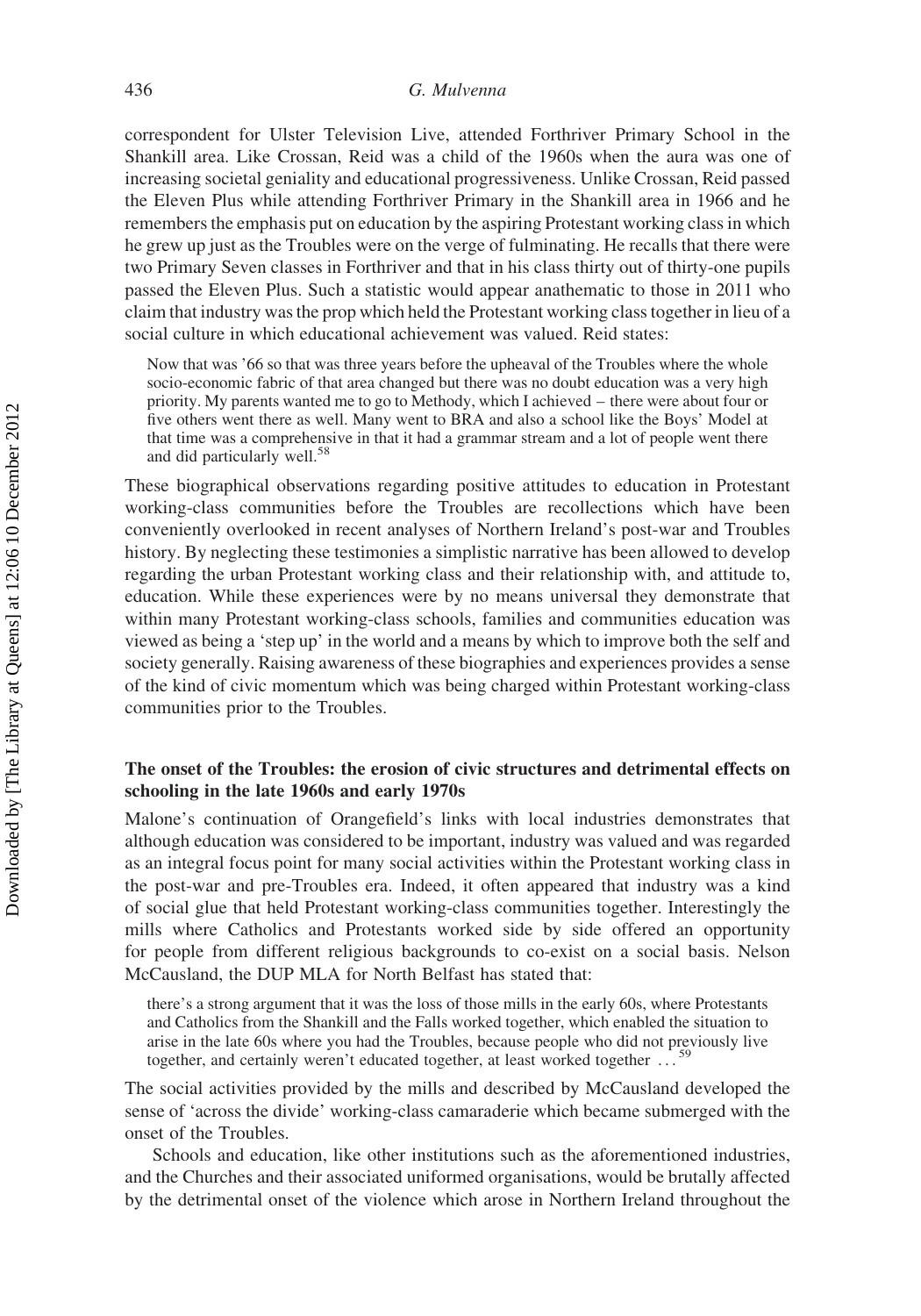late 1960s and early 1970s. Localised experiences of intimidation, violence and population movement would see the civic worlds of many Protestant working-class communities turned upside down. There was a tangible concern very early on in the conflict that education would suffer due to the increasing levels of violence, and in January 1970 John Malone was temporarily seconded from his position as head teacher at Orangefield to investigate the contribution that schools might make to improve community relations. The report that Malone penned was published in 1972 and was entitled 'Schools Project in Community Relations'.<sup>60</sup> Though the report was not intended to be an appraisal of his own efforts, the reportage of pre-1969 schooling demonstrated the contribution which he himself had made in at least attempting to turn the tide in a more positive direction in Protestant schools.

The comparison of the years leading up to conflict with those which followed in the early 1970s makes for depressing, if predictable, reading. Malone reported that 'Prior to 1969 there were signs in "Protestant" schools of greater openness to Irish history, literature, dance and music.'<sup>61</sup> While this change in mood might partly have reflected a more general sense of openness that was pervasive in Britain at the time, and which was being spearheaded by an explosion in pop culture, in 1960s Belfast – culturally at least (not entirely unique in its historical context) – it does perhaps reflect the trend that was growing in some Protestant educators' minds towards an integrated system. This was regarded by some as the medicine which might have cured Northern Ireland's social and institutional ills. Malone's observation supports the image of Northern Ireland in the 1960s as developing into a more open and liberal society than perhaps existed previously. John Crossan, who attended the Protestant school Dunlambert College in North Belfast during the mid-1960s, remembers a similar mood:

We used to have the girls over from Dominican College when we were in Sixth Form to try and learn a bit of Irish, so that even though we might not have agreed with the politics ... the argument being 'if you're going to disagree, disagree from a point of knowledge, rather than a point of this is just the way you've been brought up'.62

Northern Ireland in general and Belfast in particular had, however, borne witness to sporadic episodes of inter-communal violence for years, and the old traditional sectarian enmities were never far beneath the surface in neighbouring Catholic and Protestant communities. Throughout the mid- to late 1960s there was an undercurrent of Protestant fear and paranoia at the ecumenical and modernising moves being made by the Ulster Unionist leader and prime minister of Northern Ireland Captain Terence O'Neill.<sup>63</sup> These fears were inflamed by the rise of the Reverend Ian Paisley who used his evangelical rhetoric to persuade Protestants that the year 1966 would see a republican insurgency to celebrate the fiftieth anniversary of the 1916 Easter Rising.<sup>64</sup> This sour mood was exacerbated by the agitating of disenchanted backbenchers in O'Neill's cabinet who felt that the prime minister's progressive actions were undermining what was previously regarded as being a solidly Protestant state. The emergence of the modern Ulster Volunteer Force in 1966 represented the calcification of this negative atmosphere.<sup>65</sup> By the early 1970s the spirit of integration which many had considered to be growing in Protestant schools during the 1960s, according to Malone, had been 'overlaid ... by the recrudescence of traditional antagonism and suspicion'.<sup>66</sup>

Malone's report suggests that it was not only the highly charged influence of the fledgling loyalist paramilitaries that was having a negative effect on Protestant school children but that political influences were also at work with large numbers of children walking out of school to attend meetings and rallies that corresponded with school hours.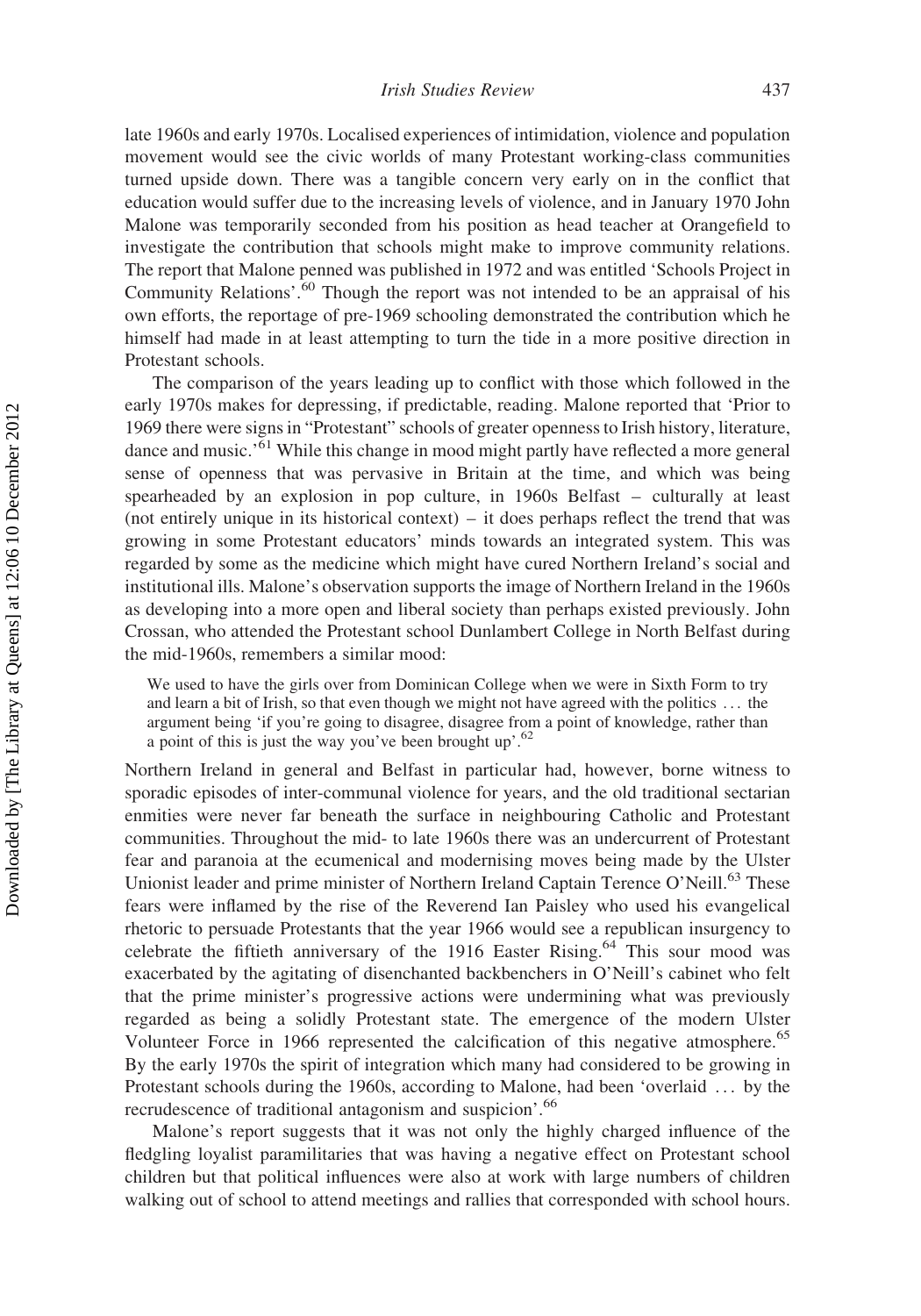Mentioning a starkly changing trend from earlier more positive observations, Protestant school teachers had, by the early 1970s, begun to sense emotional frustration emanating from their pupils who had by this stage begun to demand commemorations for soldiers, just as the IRA dead were being commemorated in nationalist areas. Malone bemoaned the sudden eradication of tolerance and understanding in schools and made direct mention of the Vanguard movement which he supposed had contributed to 'much more aggressive militant attitudes' being displayed by pupils at the time.<sup>67</sup> Graham Reid, the writer behind the popular Billy Plays, has written about the malignant effect that paramilitaries have had on Protestant working-class young people's attitudes to education and social mobility. Reid's experiences tie in with Malone's observations. David Grant, for example, has observed that

The sense of betrayal felt by working-class protestants was also at the heart of Graham Reid's The Hidden Curriculum. Two recent school leavers return to visit their former teacher and one of them proceeds to educate him about how little he really knows about the lives of his pupils, dominated as they are by paramilitary repression ... <sup>68</sup>

Intriguingly, Malone highlighted the most general and widespread effect of the outbreak of conflict to be, in his opinion, an explosion of what he termed 'peer sub-cultures'.<sup>69</sup> There can be little doubt that Malone was referring to the Fianna groups which had begun to appear in republican areas and the Tartan gangs of similar ilk in loyalist districts. There has been no consensus on how the Tartans got their name. Mainly young Protestant males from working-class estates in Belfast, they dressed in tartan scarves and trousers. This was either in homage to three young Scottish soldiers from the Royal Highland Fusiliers – brothers John and Joseph McCaig and Dougald McCaughey, who had been murdered by the IRA in March 1971 – or it was an attempt to copy the Scottish pop group of the time, the Bay City Rollers. It is likely that the tartan fashion was a nod to both of these things. It would be careless to underestimate the importance of the Tartans in Protestant working-class areas at the time, and indeed the effect that they had on young working-class males. Realistically, the main reason why many youths joined the Tartans was to meet up with other like-minded working-class males in large groups and fight turfwars with each other and their Catholic counterparts before marching to Windsor Park to watch Linfield Football Club on a Saturday. The environment which they originated from is, however, important. Unlike other many other socially and culturally motivated youth gangs in cities across the UK such as Glasgow and London, the Tartans provided young loyalists in areas such as East Belfast and Rathcoole a collective voice for their frustrations at the changing nature of society in Belfast throughout the early 1970s. In this respect many of their activities went far beyond the normal counter-cultural behaviour of youth groups in the rest of the UK.

Time magazine ran an article entitled 'Teddy Boys with Tartans' on 29 May 1972 that made specific mention of how the mood in Northern Ireland was contributing to the aggressive psyche of the Tartans:

In another era, the Tartan gangs would be written off as adolescents bored with the drabness of back-street Belfast, much like Teddy Boys of London in the mid-'50s. But Ulster's political chaos has turned them into defenders of the faith who have the tacit approval of many adult Protestants.70

Whereas this 'angry young man' syndrome would have contributed to a cultural grouping such as the Teddy Boys, or later the 'mods and rockers' phenomenon in the UK, the Tartans in Northern Ireland often saw their aggression utilised by the older men in the paramilitaries to produce new recruits for organisations such as the Ulster Volunteer Force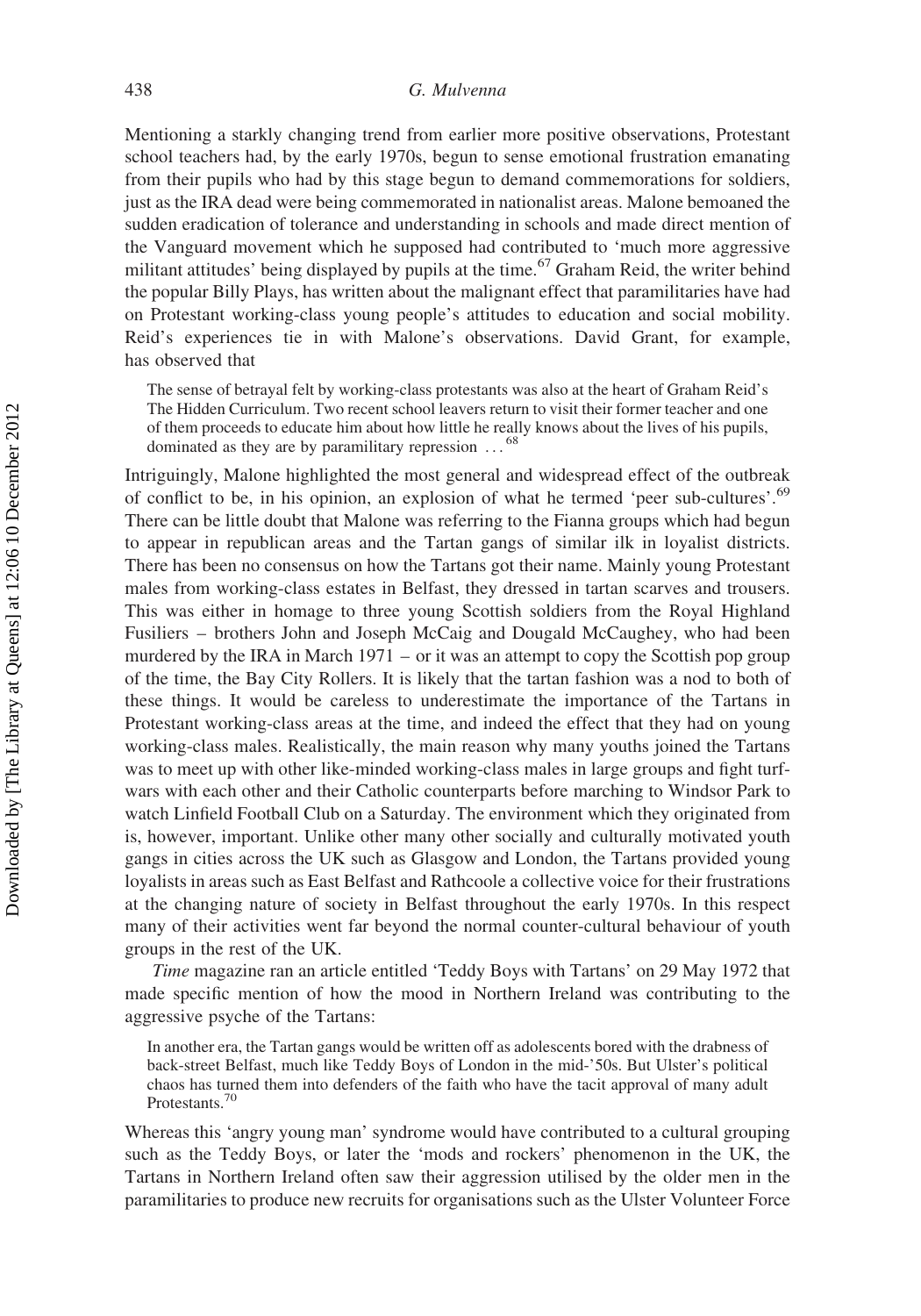and the Ulster Defence Association. Tartans often marshalled the large Vanguard political rallies which were organised by William Craig around Northern Ireland in the early 1970s and created a climate of fear in their own communities. Darby and Morris have noted this:

An example of what can happen when a community becomes polarised through intimidation and mass hysteria is seen in the Rathcoole Cinema meeting called in mid-October 1972 to discuss intimidation and other problems of the Estate. At this meeting there was an eruption of youth frustration which resulted in the Tartan element venting their antagonism against local council members. The meeting ended in disruption.<sup>71</sup>

The prevalence of this reckless behaviour must have affected young Protestant males' attitudes towards formal education. Darby and Morris continue:

The importance of gangs has increased, especially in Protestant areas where absenteeism is common-place and where gangs, especially Tartan gangs, have often been responsible for the intimidation of families. It is difficult however to assess how many of these changes were the result specifically of intimidation as distinct from the general violence in Northern Ireland.<sup>72</sup>

It is certain that the emergence of groups such as the Tartans and the arousal of ethnic passions at the time caused many young Protestant working-class males' interest in education, and commitment to organisations such as the Boys' Brigade, to fall by the wayside. This process eroded any previous civic culture and distanced the Protestant working class from those industrial communities in the UK to which they had felt akin to for so many years previously. The effects of this disengagement can still be seen in the problems which affect the Protestant working-class communities mentioned in 'A Call to Action'.

#### The effect of violence and population movement on education and civic structures in Protestant working-class areas during the early 1970s

Events in 1971 conspired to harden attitudes on both sides of the community in Northern Ireland. For the Protestant working class the possibilities for congeniality that had emerged in the early 1960s, and which were embodied by John Malone's educational ethos, began to fall rapidly by the wayside. On 9 August 1971 internment was introduced by the Brian Faulkner-led Stormont government, despite the reservations of the British military forces. An overwhelming majority of those interned were from Catholic workingclass areas and many were uninvolved in republican paramilitary activities, leading to a violent backlash, particularly over the space of the two days following 9 August. The ferocity of the violence at interfaces, particularly in North Belfast, led many Protestants to feel unsafe in the areas they had inhabited for many decades.

The News Letter in Belfast reported that on the night of Sunday 8 August, a van had toured the 'mixed' streets of Ardoyne and over a loudspeaker warned Protestant families that if they did not leave they would be burned out of their homes.<sup>73</sup> On 10 August 1971 the Belfast Telegraph carried stories which suggested that there were factors behind the events of 9 and 10 August which ran deeper than immediate fears over republican violence in the aftermath of internment. Some articles provide straightforward coverage and indicate that people in interface areas instinctively moved to save themselves from the lingering fear of reprisals from bitter republicans: 'There were reports today that Protestant families in Alliance Avenue began leaving their homes this afternoon. Men hi-jacked lorries and vans on the main Shankill Road to carry away furniture and other belongings. First estimates said that 50 families were involved.<sup>74</sup>

Other news stories demonstrate how the curious mixture of fear and cynicism at the violence emanating in Catholic working-class areas following internment was affecting Protestant mind-sets in North Belfast. For example, in its coverage of events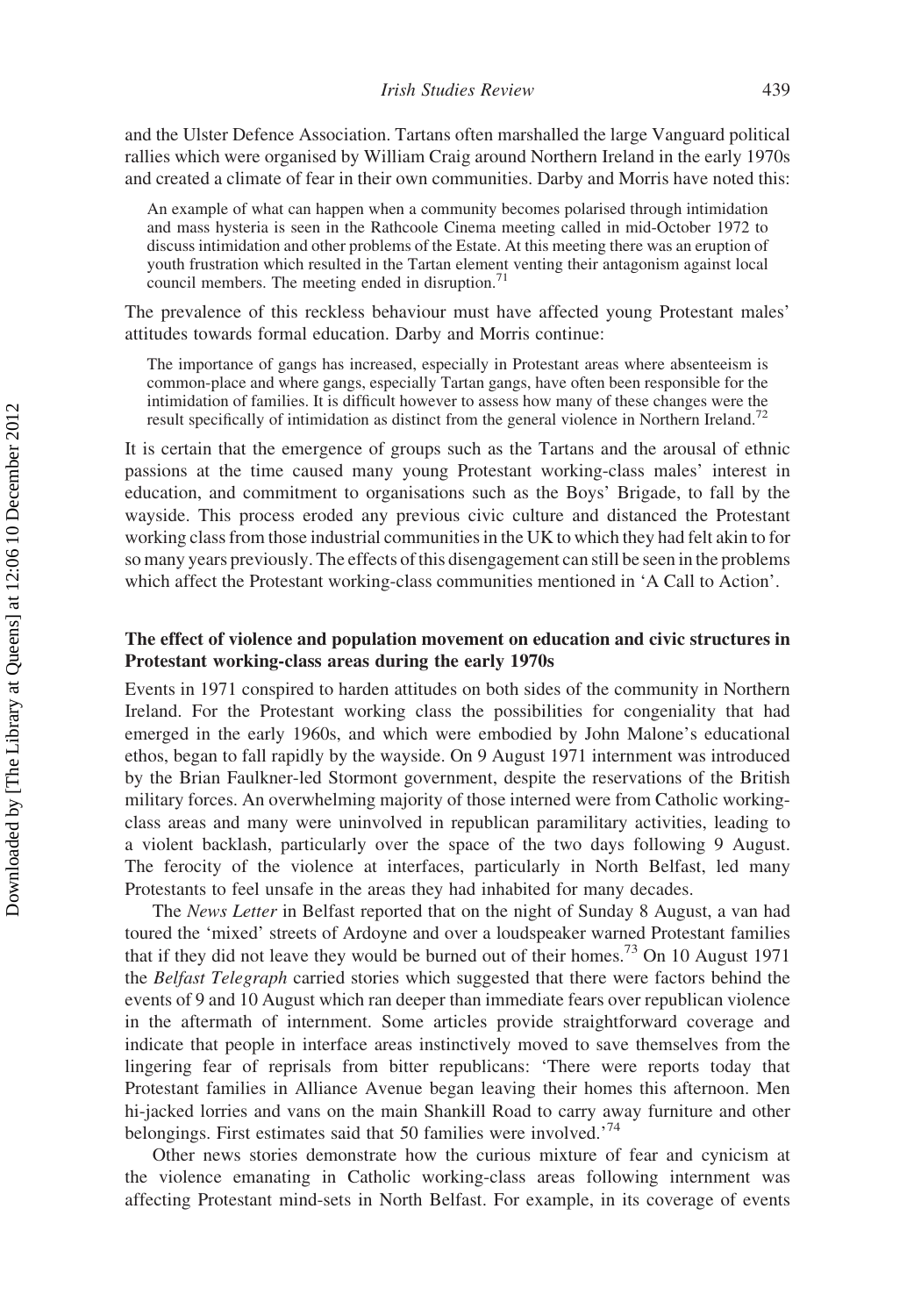the Belfast Telegraph reported that 240 houses in Farringdon Gardens, Cranbrook Gardens and Velsheda Park had been set on fire by outgoing Protestants while families fled the New Ardoyne. According to a colourful report in the paper:

A Protestant man, who also lost all his possession [sic ], including a television set, a radiogram and records, seemed to think the burning of the houses was the right thing to do. Mr Basil Houston said that if Catholics wanted houses they should build them and pay a proper rent, and not get cheap rents in the area.<sup>75</sup>

The sentiments expressed by Houston were perhaps indicative of how the mood was changing among working-class Protestants who had been living in areas which had been affected by or were close to the increasing levels of republican violence. This 'devil may care' attitude to the destruction of property in the face of imminent inward Catholic movement was arguably indicative of a larger psychological malaise which was taking place within certain working-class Protestant communities at this time. The burning of the houses in the area in which Houston had lived was evidence of a soberly orchestrated campaign carried out by Protestant extremists to ensure that Catholics would not take up residence in the houses that had been vacated by Protestants. What otherwise might have been regarded as criminal behaviour in previous decades by working-class Protestants in this particular area was now seen as a just act under the prevailing circumstances.

The authors of the FLIGHT report which was commissioned later in 1971 by the Community Relations Commission Research Unit estimated that 70% of the outbound movement from New Ardoyne was by Protestant families, eighty of whom sought sanctuary in the Ballysillan estates of Silverstream, Benview and Tyndale, with another fifty-six families moving to Glencairn and with further Protestant migration to areas such as Woodvale and Shankill, along the Shore Road, out to Glengormley, Rathcoole and Monkstown and across to East Belfast, in particular to Dundonald.<sup>76</sup> The authors of the FLIGHT report concluded their study with an attempt to rationalise the events of the previous August. Looking beyond the populist proclamations of the politicos and commentators on each side, the report tried to provide a sober analysis of the events of August 1971 and argued that

What may be explained as a sinister attempt by Protestant extremists to evict Catholics and evacuate Protestants prior to some desperate paramilitary adventure may also be explained as a rational attempt by Protestant street militants to rehouse Protestant families from the margins of Catholic areas where tension is getting too high. $17$ 

Darby and Morris, in a 1974 research paper, described the 'dramatic effects'<sup>78</sup> that the unrest and population movement caused by the introduction of internment had on the character of an area in North Belfast called 'The Bone'. In August 1971, according to Darby and Morris, 140 families left the area and only 61 moved in. Protestants, alarmed at the escalation of violence, left Catholic streets. Catholics living in Protestant areas such as the nearby Ballysillan estates moved out as Protestants moved in. Catholics returned to 'their' part of The Bone with the result being that

the Catholic Bone became seriously overcrowded and the Protestant Bone contained many empty houses. In a matter of weeks the Catholic ghetto spread across the Oldpark Road for the first time into the area known as the Ballybone. Autumn and winter 1971/1972 saw further fluctuations in the population of The Bone. Protestants began to leave the area around the Ballybone ... <sup>79</sup>

One of the dramatic effects that the population movement in North Belfast had at this time was on children's schooling. A case in point is the example of Finiston Primary which was at the time a Protestant school in the Bone area in the middle of the Oldpark Road.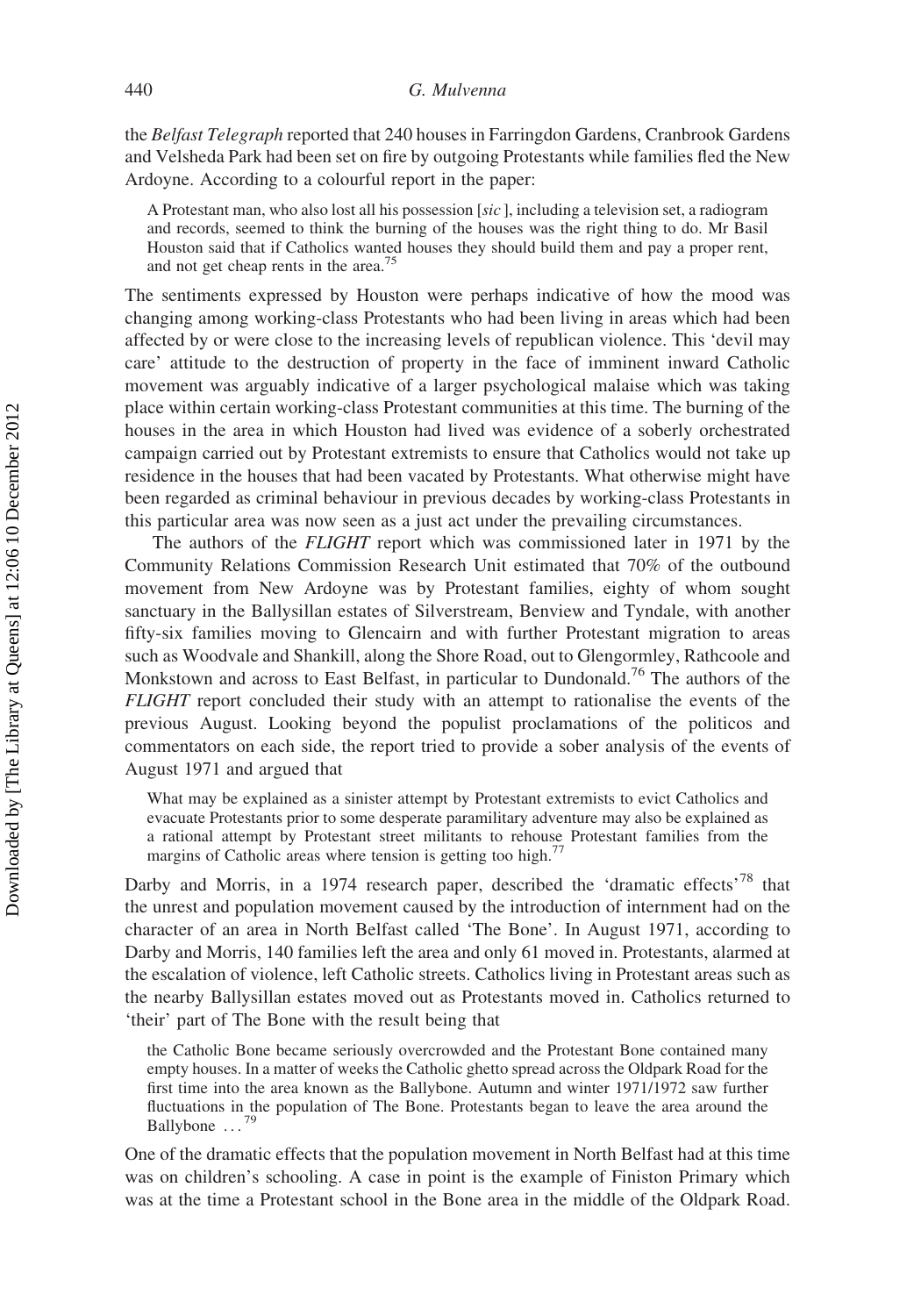When Protestants left the streets in the Ballybone and the Bone during the autumn and winter of 1971/1972, the ability of Finiston to attract new children was drastically affected by the increasing polarisation and threat of sectarian violence which had emerged along the Oldpark Road, which was now complexly divided on sectarian lines. Figures provided by Darby and Morris at the time for school enrolment in areas of North and East Belfast are a stark demonstration of how the education of both Protestant and Catholic children was affected during this tumultuous period. The detrimental effect that the violence had on enrolment to Finiston Primary demonstrates how the Protestant population in specific areas of North Belfast had declined dramatically over a relatively short period of time (see Table 1).

Anthony Bailey, a journalist with The New Yorker, wrote an article in 1973 about Finiston Primary School and the Protestant community of the Oldpark Road in general. It was entitled simply 'On the Oldpark, Belfast'. Bailey interviewed teachers and children from the school which by 1973 was doubling up as a British army barracks. One Primary Seven pupil, called Christine Lavery, wrote in a school essay dated 16 May 1973 that:

Our school is not very big and there are not very many people in it. We have soldiers taking over the front of it. Not long ago a rocket hit the side of the building and though no one was hurt, lots of mothers took their children away to another school, afraid of what might happen next time. There is around 250 at our school that is half the amount that used to be at our school before the trouble started.<sup>80</sup>

Bailey's article suggests that even when the disintegration of normal society had already begun in earnest, children in what was an extremely deprived area of North Belfast were actively engaged by the positive perspective that education could provide them with in their day-to-day life. Indeed, Bailey observed that

The children do a lot of work in project books, compiling essays, pictures, maps, and photographs on subjects that interest them: Florence Nightingale; Finiston School; the shipyards of Belfast. Russell (the head teacher at Finiston) says 'Many of the children don't know the date of Waterloo, or even the name of the Prime Minister. But they can tell you what a medieval Japanese costume looked like, because they've just finished a project on Japan.'81

It is perhaps remarkable that in the context of the security situation in North Belfast during the early 1970s there remained attempts to apply much of Malone's ethos to children's education:

In P-7, Hutton has pinned up a traditional-looking timetable allotting various hours to various subjects, but he treats this as a very rough guide. More often than not, one group in his class will be studying sets while another is model-making, another is writing poetry, and another is working on a project connected with a trip to Scotland. Lectures by the teacher and textbooks have been a good deal replaced by 'discovery methods' – groups working on joint activities that may bring together in various ways aspects of traditional subjects, with each of the children pursuing his own strongest interests.

Bailey notes that the headmaster Russell was at the time unsure of 'the new methods'<sup>82</sup> in education. Aside from that criticism, Bailey's article demonstrates that despite the depressing statistics on enrolment provided by Darby and Morris, there was evidence of a school fighting against a very immediate and damaging tide of violence and poverty.

|                   | Sep 1970 | Sep 1971 | Sep 1972 | Jan 1973 |
|-------------------|----------|----------|----------|----------|
| Children Enrolled | 438      | 345      | 266      | 236      |

| ٧ |  |
|---|--|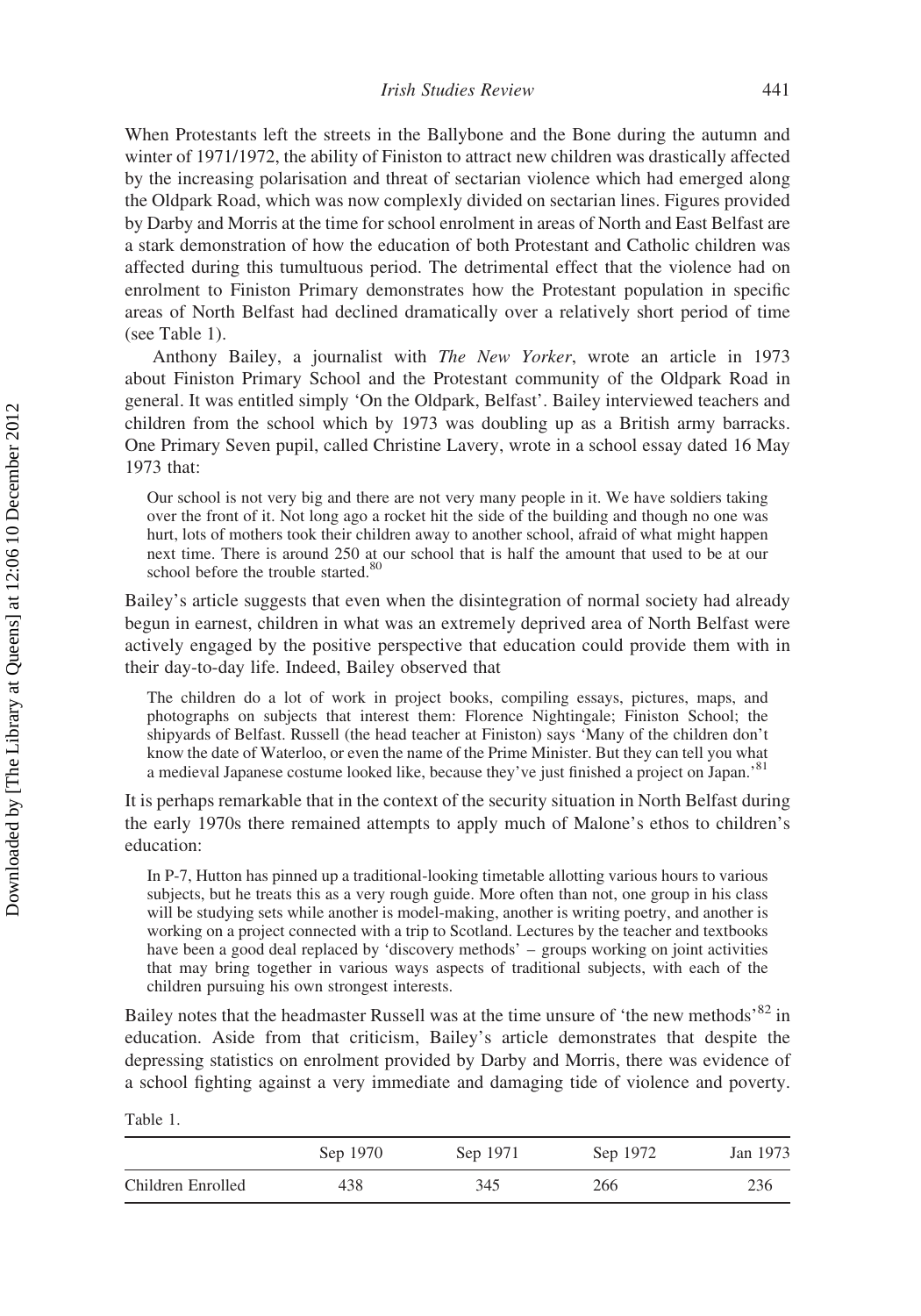It is not unreasonable to suggest that had the Troubles not emerged with such ferocity in the late 1960s and early 1970s, schools such as Finiston would have had the opportunity to develop a new and dynamic learning ethos which would have invigorated and empowered the Protestant working class, thus leaving that community less prone to the problems which were wrought by deindustrialisation and the associated problems of unemployment and poverty. With the rise of gangs such as the Tartans and the increasing influence of the loyalist paramilitaries in tandem with the decline of the influence of the church and reasonable trade union voices, this 'damaging tide' would only increase in ferocity.

#### Conclusions

For the root causes of some of the problems that persistently blight urban Protestant working-class communities in Belfast it is crucial to engage in historical analysis. While it would be easy to draw a distinct line between education and industry to explain some of the employment and educational problems which faced the Protestant working class in the post-Belfast Agreement phase, more scrutiny is needed to explain the nuanced problems which the Protestant working class have faced from 'pre-Troubles' to 'post-conflict'. The loss of industry may have been traumatic but there are factors to take into consideration when attempting to understand the current problems faced by the Protestant working class. In the early 1970s the community spirit of the Protestant working class that was evident prior to the conflict was consigned to the dustbin of history. The destruction and decimation of a previously solid network of working-class communities which often had at their core a sense of civic pride was spurred by the terrorist campaign of the IRA. In tandem with republican violence there was and continues to be the stranglehold with which loyalist paramilitaries hold the urban Protestant working-class communities from which they evolved. The civic-mindedness that was lost in the early years of the Troubles has thus never been allowed to recover properly. For those who succeeded in education and lived through the rapid changes experienced by the Protestant working class in the early 1970s there was a keen sense of a civic world which was lost in the midst of the violence. Ken Reid, who was educated on the Shankill and grew up in Rosebank Street on the nearby Crumlin Road in North Belfast during the late 1960s, has described his perception of how the early period of the conflict deeply affected working-class Protestant communities. Reid recalls that the paramilitaries became the dominant force at a time when hundreds of people were being killed on the streets of Belfast as sectarian assassinations increased.<sup>83</sup> Reid perceives that at this point, in the early 1970s, '... the Protestant working class community actually broke down and became like an underclass controlled by the paramilitaries, and education wasn't a factor'.<sup>84</sup>

The decline of civic structures, of which education was a major casualty, has been due in large part to the effect of the Troubles on the Protestant working-class community which in the early 1970s was also experiencing dramatically irreversible industrial decline. Population movements in Greater Belfast which followed the violence that accompanied the introduction of internment without trial in August 1971 meant that Protestant church congregations dwindled and school attendances dropped significantly. Another trauma experienced by the loss of the civic fabric that existed in the era prior to the Troubles was that the Protestant working class became cut adrift from the wider working-class communities of the UK. Previously the Protestant working class could see their day-to-day hopes and aspirations, and struggles and disappointments reflected in the experiences of the working-class communities in similar industrial cities in the rest of the UK. When the Troubles were visited on society in Northern Ireland the ordinary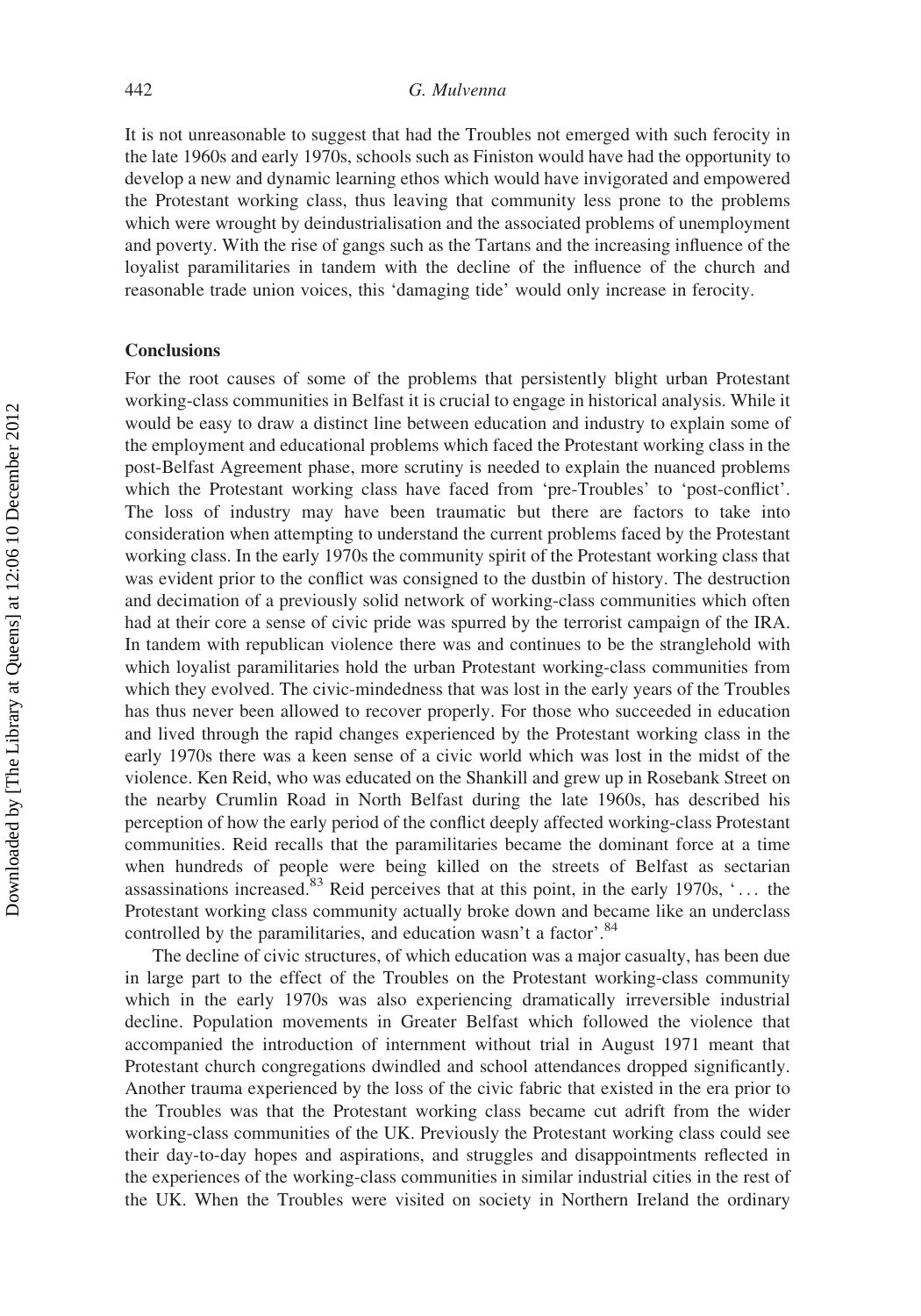experiences that had previously been shared with the industrial working classes across the UK incrementally fell by the wayside and the Protestant working class in Belfast began to feel alienated from the constitutional arrangement that had been a source of increasing succour in the years following the Second World War. As this link was weakened so was the Protestant working class's ability to engage in the evolution of notions of Britishness – a debate which is still contemporaneous. Given this isolation from debates over the changing nature of British identity, it can be of little surprise that often commentators such as Bruce have observed that 'when Ulster Protestants talk about being British, it is clear that the Britain they have in mind is no more recent than the 1950s, and often their points of reference are positively Victorian'.<sup>85</sup>

Despite the erosion of a sense of unity with the industrial working class in the UK, during the Troubles the Protestant working class managed to appear vigorous and unified on a number of occasions in order to demonstrate unionism's opposition to political changes which were felt to be disadvantageous to the wider Protestant community. In May 1974 the loyalist paramilitaries, backed by an increasingly militant trade union presence, underpinned a large-scale front against the Sunningdale Agreement and the resultant power-sharing executive at Stormont. While the day-to-day running of the May 1974 strike might have resurrected a sense of community and camaraderie within the Protestant working class it is debatable whether this represented a re-visitation of a previously existent civic culture. Despite being a strong demonstration of Protestant working-class solidarity, the 1974 strike does not constitute anything more significant than a counter-demonstration against the contemporary political situation. Although the UDA and the other loyalist paramilitaries which were involved in the strike managed to maintain a vaguely respectable veneer so as not to alienate those from within the Protestant middle class<sup>86</sup> who were also opposed to Sunningdale, their very presence in society at all suggests that a severe authority vacuum had formed within Protestant working-class communities since the start of the Troubles. The civic culture in its truest sense which had existed prior to the conflict had been formed around networks of families, churches, trade unions, schools and youth groups. It was these networks which by the mid-1970s were becoming obsolete, and their absence continues to blight the Protestant working class in the current political era.

#### Acknowledgements

I would like to thank the peer reviewers for their helpful and illuminating comments which contributed to a stronger overall article. I would also like to thank all of the interviewees for giving so generously of their time. Particular thanks must go to Professor Graham Walker, Professor Pete Shirlow, Professor Jim McAuley, Professor Richard English, Dr Paul Burgess, Dr James Greer and Dawn Purvis for reading various drafts of this article and providing help and encouragement.

#### Notes

- Simms, Farewell to the Hammer, 107.
- 2. Langhammer, 'Cutting with the Grain'.
- 3. Northern Ireland Assembly Committee for Education. Official Report (Hansard), 14 December 2011. [http://www.niassembly.gov.uk/Assembly-Business/Official-Report/Meetings-of-](http://www.niassembly.gov.uk/Assembly-Business/Official-Report/Meetings-of-Assembly-Committees-Minutes-of-Evidence/Committee-for-Education–-Educational-Disadvantage-and-the-Protestant-Working-Class-A-Call-to-Action/)[Assembly-Committees-Minutes-of-Evidence/Committee-for-Education–-Educational-Disad](http://www.niassembly.gov.uk/Assembly-Business/Official-Report/Meetings-of-Assembly-Committees-Minutes-of-Evidence/Committee-for-Education–-Educational-Disadvantage-and-the-Protestant-Working-Class-A-Call-to-Action/) [vantage-and-the-Protestant-Working-Class-A-Call-to-Action/](http://www.niassembly.gov.uk/Assembly-Business/Official-Report/Meetings-of-Assembly-Committees-Minutes-of-Evidence/Committee-for-Education–-Educational-Disadvantage-and-the-Protestant-Working-Class-A-Call-to-Action/).
- 4. Northern Ireland Assembly Official Report (Hansard), 31 May 2011. [http://www.niassembly.](http://www.niassembly.gov.uk/record/reports2011/110531.htm#3) [gov.uk/record/reports2011/110531.htm#3.](http://www.niassembly.gov.uk/record/reports2011/110531.htm#3)
- See Orr, New Loyalties, 5.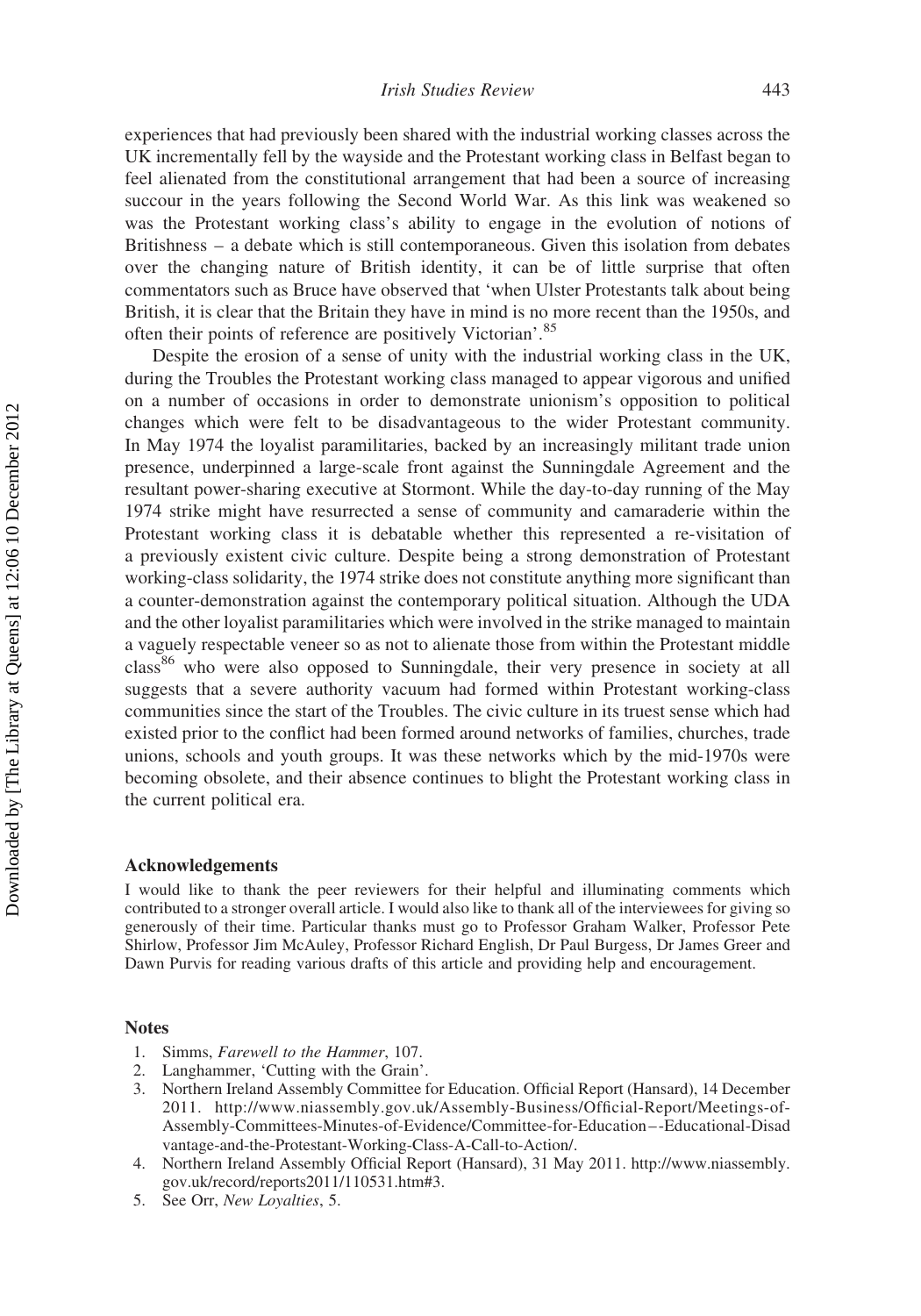#### 444 G. Mulvenna

- 6. 'A Call to Action: Educational Disadvantage and the Protestant Working Class' (2011). [http://](http://www.nicva.org/sites/default/files/A-Call-to-Action-FINAL-March2011_0.pdf) [www.nicva.org/sites/default/files/A-Call-to-Action-FINAL-March2011\\_0.pdf](http://www.nicva.org/sites/default/files/A-Call-to-Action-FINAL-March2011_0.pdf).
- 7. Ibid.
- 8. Ibid.
- 9. Ibid.
- 10. See, for example, the interview with the UDA-linked Ulster Political Research Group's spokesperson Frankie Gallagher in Gallaher, After the Peace, 71. Gallagher states:

It isn't unlike any country in the world where if your father was a coppersmith or your father was a welder, you would want your son [to do the same]. I mean, look at the steel industry and all the rest of it. Or the motor industry. You know, you have six, seven generations of kids there. We were no different.

- . Howe, 'Mad Dogs and Ulstermen'.
- 12. Walker, 'Loyalist Culture, Unionist Politics'.
- 13. The loss of life, particularly among men from the UVF-linked 36th Ulster Division, at the Somme battle during the First World War had a major impact on the Protestant and unionist community and the manner in which it commemorates its war dead.
- 14. 'Literature's Loose Cannon', The Guardian, 23 March 2002.
- 15. Thompson, Over the Bridge.
- 16. Northern Ireland Assembly (Hansard), 14 May 1959.
- 17. Craig, The Belfast Anthology, 71.
- 18. McAuley and McCormack. 'The Protestant Working Class in Northern Ireland since 1930 A Problematic Relationship', in Hutton and Stewart, Ireland's Histories, 118.
- 19. For a good contemporary example of the temperamental and often unfair nature of shipyard work in the 1960s see Sams and Simpson. 'A Case Study of a Shipbuilding Redundancy in Northern Ireland', 267–82.
- 20. See Edwards, '"Unionist Derry" is Ulster's Panama', 365–6.
- 21. 'A Call to Action'.
- 22. Langhammer, 'Cutting with the Grain'.
- 23. See Boulton, The UVF, 137.
- 24. Devlin, 'A Hard Labour', 17.
- 25. McAuley, The Politics of Identity, 16.
- 26. Sinnerton, David Ervine, 17.
- 27. Hayes, Minority Verdict, 90.
- 28. Parker, Plays 2.
- 29. Parker, Plays.
- 30. Parker, 'Dramatis Personae'.
- 31. Author interview with Ken Stanley, 2 April 2007.
- 32. Steele, 'Whinlands, 1965–92', 4.
- 33. Ibid.
- 34. 'Whinlands Field Centre (Annalong)', pamphlet produced by school date of publication unknown, possibly 1990.
- 35. Ibid.
- 36. Steele, 'Whinlands, 1965–92', 6.
- 37. 'Unique Scheme at Annalong', The Outlook, 4 March 1966.
- 38. Steele, 'Whinlands, 1965–92'.
- 39. Features in the album Avalon Sunset (1989).
- 40. Features in the album No Guru, No Method, No Teacher (1986).
- 41. Features in the album *Hymns to the Silence* (1991).
- 42. Hayes, Minority Verdict, 90.
- 43. Dawe, 'Finding the Language', 15.
- 44. Ellis, The Beginning of the End, 78.
- 45. Ibid., 72.
- 46. Author interview with Ken Stanley, 2 April 2007.
- 47. Author interview with Henry Sinnerton, 5 April 2007.
- 48. Author interview with Baroness May Blood, 15 August 2006.
- 49. Blood, Watch My Lips, 11.
- 50. Author interview with Baroness May Blood, 15 August 2006.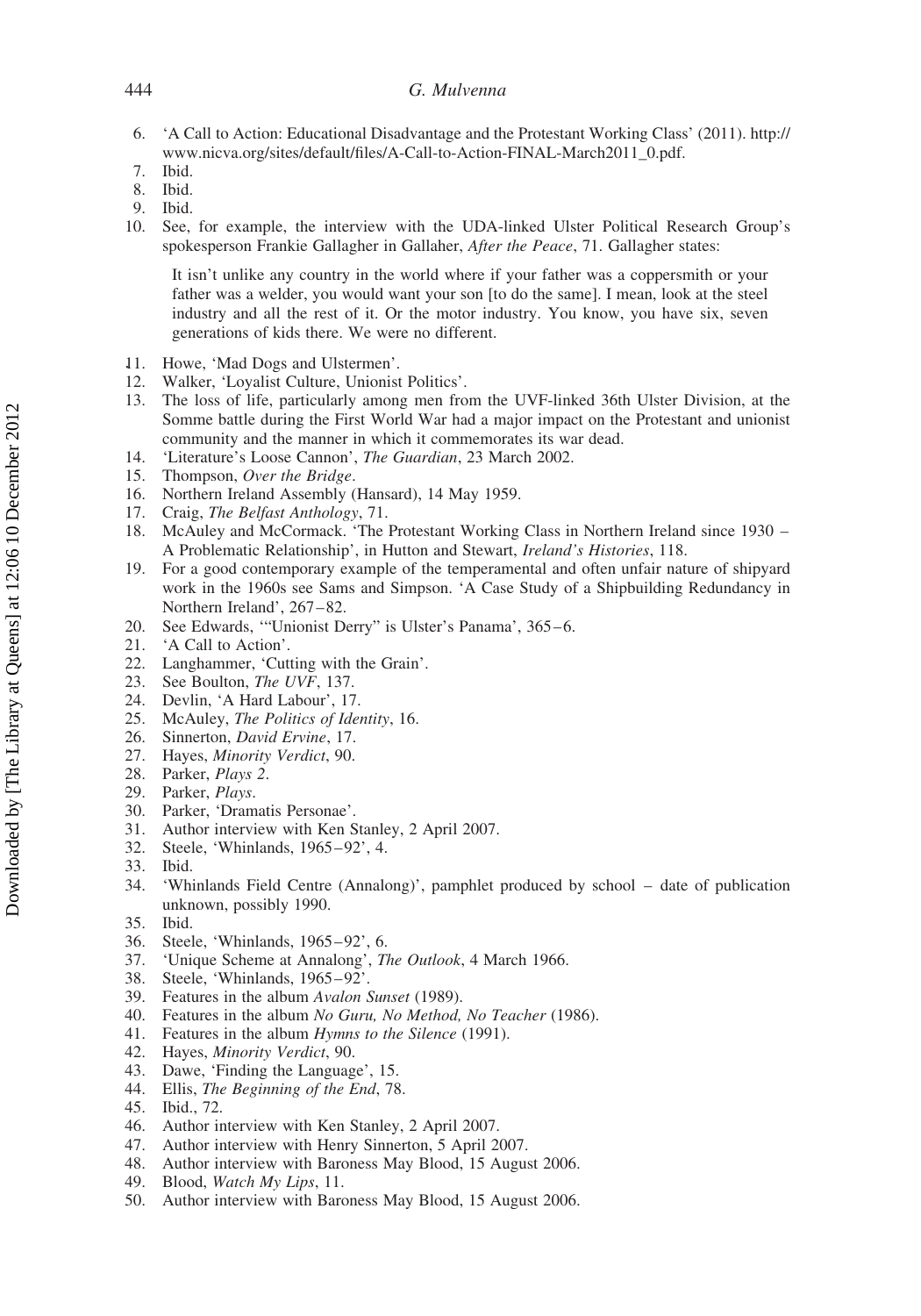- 51. Walker, 'The Fragmentation of Ulster Unionism', in Busteed, Neal, and Tonge, Irish Protestant Identities, 367.
- 52. Reid had moved to London by the time the plays were broadcast.
- 53. Reid, 'Growing Up in the Cradle of the Cherry-picker', 30.
- 54. A Coming to Terms for Billy, BBC Television, 1984.
- 55. BBC Northern Ireland, 19 December 2006.
- 56. Author interview with John Crossan, 24 April 2008.
- 57. Ibid.
- 58. Author interview with Ken Reid, UTV, 28 April 2008.
- 59. Author interview with Nelson McCausland, DUP, 5 July 2006.
- 60. Malone, 'Schools Project in Community Relations'.
- 61. Ibid., 2.
- 62. Author interview with John Crossan, 28 April 2008.
- 63. O'Neill, The Autobiography of Terence O'Neill.
- 64. Paulin, 'Paisley's Progress', in Paulin, Ireland and the English Crisis.
- 65. Boulton, The UVF.
- 66. Malone, 'Schools Project in Community Relations', 2.
- 67. Ibid.
- 68. Grant, 'Theatre the Playwrights and their Plays', in Carruthers and Douds, Stepping Stones, 37.
- 69. Malone, 'Schools Project in Community Relations', 3.
- 70. 'Teddy Boys with Tartan', Time, 29 May 1972.
- 71. Darby and Morris, Intimidation in Housing, 88.
- Ibid., 86.
- 73. News Letter, 10 August 1971.
- 74. Belfast Telegraph, 9 August 1971.
- 75. Belfast Telegraph, 10 August 1971.
- 76. FLIGHT.
- 77. Ibid.
- 78. Darby and Morris, Intimidation in Housing, 39.
- 79. Ibid., 40.
- 80. Bailey, 'On the Oldpark, Belfast', in Bailey, Acts of Union, 5.
- 81. Ibid., 25.
- 82. Ibid.
- 83. Dillon and Lehane, Political Murder in Northern Ireland.
- 84. Author interview with Ken Reid, Ulster Television Political Correspondent, 28 April 2008.
- 85. Bruce, Paisley, 256.
- 86. Anderson, 14 May Days, 148.

#### **Bibliography**

- Anderson, Don. 14 May Days: The Inside Story of the Loyalist Strike of 1974. Dublin: Gill & Macmillan, 1994.
- Bailey, Anthony. Acts of Union: Reports on Ireland 1973– 79. London: Faber & Faber, 1980.
- Blood, Baroness May. Watch My Lips, I'm Speaking! Dublin: Gill & Macmillan, 2007.

Boulton, David. The UVF: 1966– 73. Dublin: Torc, 1973.

- Bruce, Steve. Paisley: Religion and Politics in Northern Ireland. Oxford: Oxford University Press, 2007.
- Busteed, Mervyn, Frank Neal, and Jonathan Tonge, eds. Irish Protestant Identities. Manchester: Manchester University Press, 2008.

'A Call to Action: Educational Disadvantage and the Protestant Working Class'. 2011. [http://www.](http://www.nicva.org/sites/default/files/A-Call-to-Action-FINAL-March2011_0.pdf) [nicva.org/sites/default/files/A-Call-to-Action-FINAL-March2011\\_0.pdf.](http://www.nicva.org/sites/default/files/A-Call-to-Action-FINAL-March2011_0.pdf)

Carruthers, Mark, and Stephen Douds, eds. Stepping Stones: The Arts in Ulster 1971– 2001. Belfast: Blackstaff Press, 2001.

Craig, Patricia. The Belfast Anthology. Belfast: Blackstaff Press, 1999.

- Darby, John, and Geoffrey Morris. Intimidation in Housing. Belfast: Northern Ireland Community Relations Council, 1974.
- Dawe, Gerald. 'Finding the Language: Poetry, Belfast, and the Past'. New Hibernia Review 1 (1997):  $9 - 18.$